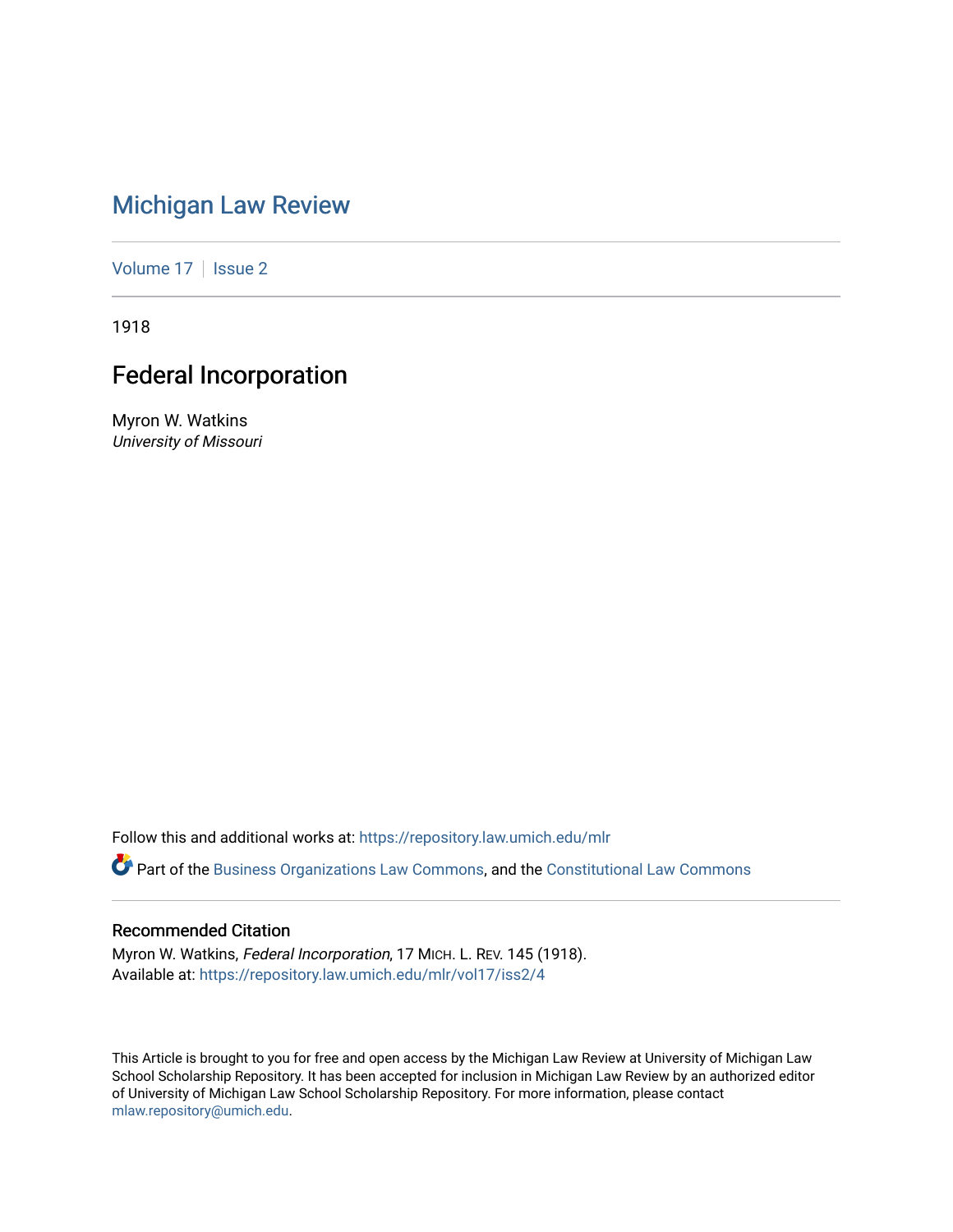#### FEDERAL INCORPORATION

#### II.

 $\mathbf{W}$  E have traced in the foregoing part the principal cases bear-<br>ing directly upon the federal power of incorporation. To ing directly upon the federal power of incorporation. gain a just perspective of the attitude the court may take upon the constitutionality of an act requiring uniform federal incorporation of all businesses engaged in interstate commerce it is necessary to complete our review by an examination of the trend of the court's decisions involving other portions of the field of commerce regulation. The construction placed upon acts exerting other forms of regulation will not be so conclusive to our inquiry as the adjudication of the cases reviewed in the foregoing section, but by exhibiting the general trend of the judicial reasoning upon the subject of the commercial power it will provide us with a wider basis of judgment. We shall first examine the development of the Congressional control over foreign commerce, and following, its regulation of the various instrumentalities and objects of interstate commerce.

From the earliest period of our constitutional development the power of Congress over foreign commerce has been held complete and unlimited within the field upon which it operates. The full extent of the power was relied upon by the act of Congress of December *22,* 18o7, whereby an embargo was laid upon all sea-going vessels then in ports or harbors of the United States. No act of regulation of commerce could be more drastic. Its practical effect was a prohibition of all foreign commerce and that was the effect contemplated by the Congress which enacted it. Yet its constitutionality was never questioned before the Supreme Court of the United States. The only adjudication upon the constitutional validity of the law came from the United States District Court of Massachusetts in the case of the *United States* v. *The William.*1 In a long and able opinion in that case Judge Davis set forth very clearly the nature and scope of the regulatory power in Congress over foreign commerce. He regarded it from the lofty view point of national interests. The argument had been advanced, he said, that the "Power to regulate  $\ast \ast \ast$  cannot be understood to give a power to annihilate." \*\*\* "Let this be admitted," he answered, "and are they (Congress) not at liberty to consider the present prohibitory system as necessary and proper to an eventual beneficial regulation?

<sup>128</sup> Fed. Cases 614.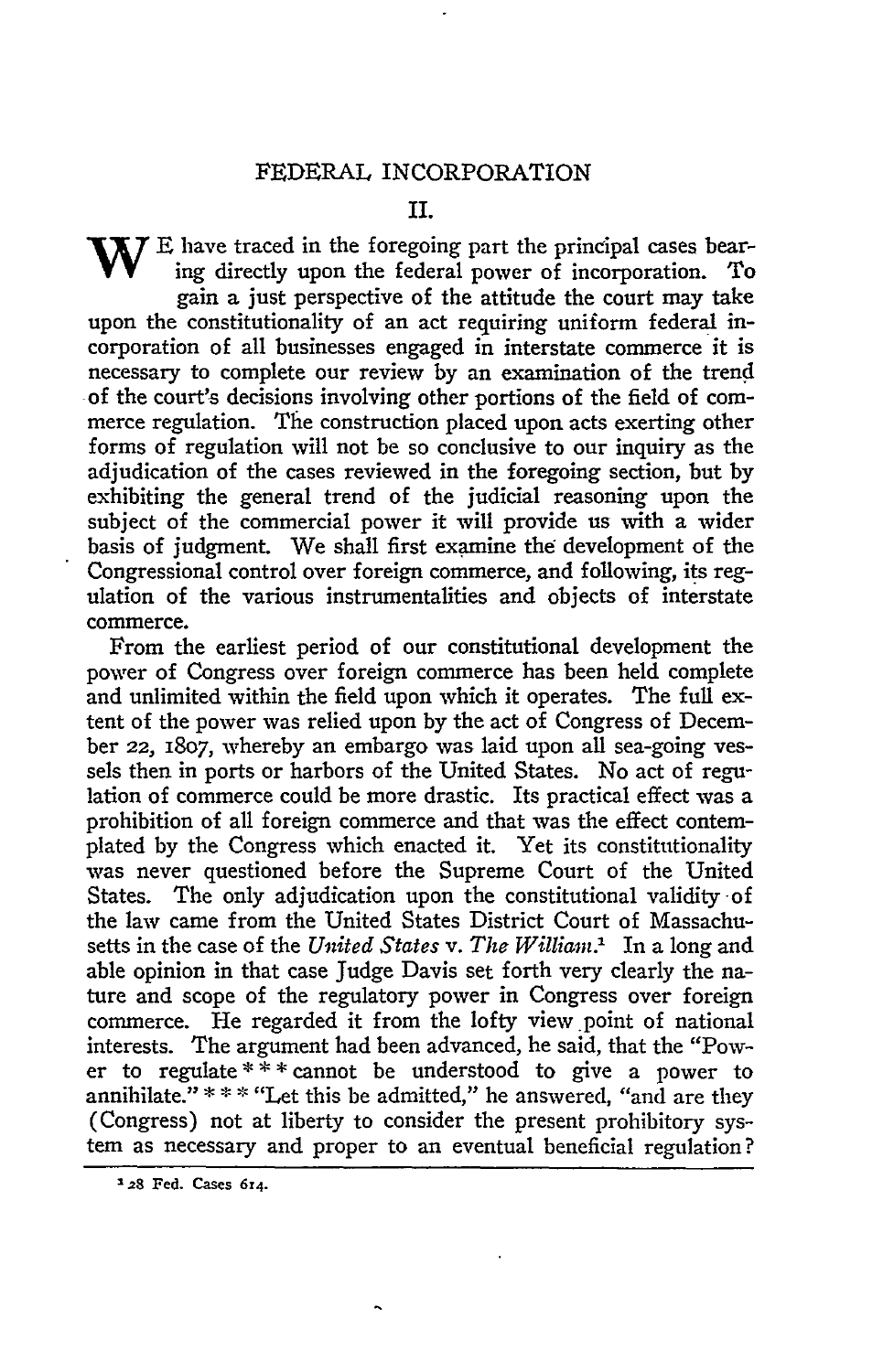On the abstract question of constitutional power I see nothing to prohibit or restrain the measure."

"Further,'' the learned. judge continues, "the power to regulate commerce is not to be confined to the adoption of measures exclusively beneficial to commerce itself, or tending to its advancement: but, in our national system  $***$  it is also to be considered as an instrument for other purposes of general policy and interest." "The situation of the United States, in ordinary times, might render legislative interferences, relative to commerce, less necessary; but the capacity and power of managing and directing it, for the advancement of great national purposes seems an important ingredient of sovereignty."<sup>2</sup> Words such as these must give heart to those who see in the Constitution not a rigid code of law but a declaration of guiding principles and a provision of forms and means of organized authority which· are intended to serve rather than to shackle the growth of a great nation. It is true this opinion did not emanate from the highest tribunal to which is entrusted the interpretation of the Constitution. But it was never overthrown by that court; and that it should have been acquiesced in immediately is some evidence that it was prevalently regarded as sound.

This broad construction was placed upon the Constitutional control over foreign commerce in 18o8. Not until 1903 by a case involving tariff legislation was the extent of that power again called in question. An Act of Congress of March 2, 1897, provided for standardizing, by administrative determination, the quality of teas imported. In the case of *Buttfield v. Stranahan*<sup>3</sup> the plaintiff had attempted to introduce a grade inferior to that permitted by the official regulations. It was seized and destroyed. The court in deciding against the plaintiff declared: ''As a result of the complete power of Congress over foreign commerce, it necessarily follows that no individual has a vested right to trade with foreign nations which is so broad in character as to limit and restrict the power of Congress to determine what articles of merchandise may be imported into this country and the terms upon which a right to import may be exercised." The court concluded:- "It results that a statute which restrains the introduction of particular goods into the United States from considerations of public policy does not violate the "due process" clause of the Constitution." It is clear from this decision that the court has not renounced the broad construction put upon the

<sup>&</sup>lt;sup>2</sup> It must be kept in mind that these words were used respecting authority over extraterritorial and not internal trade. Comment upon this important distinction will be found, infra, p. 150. et seq.

<sup>&</sup>lt;sup>3</sup> 192 U.S. 470.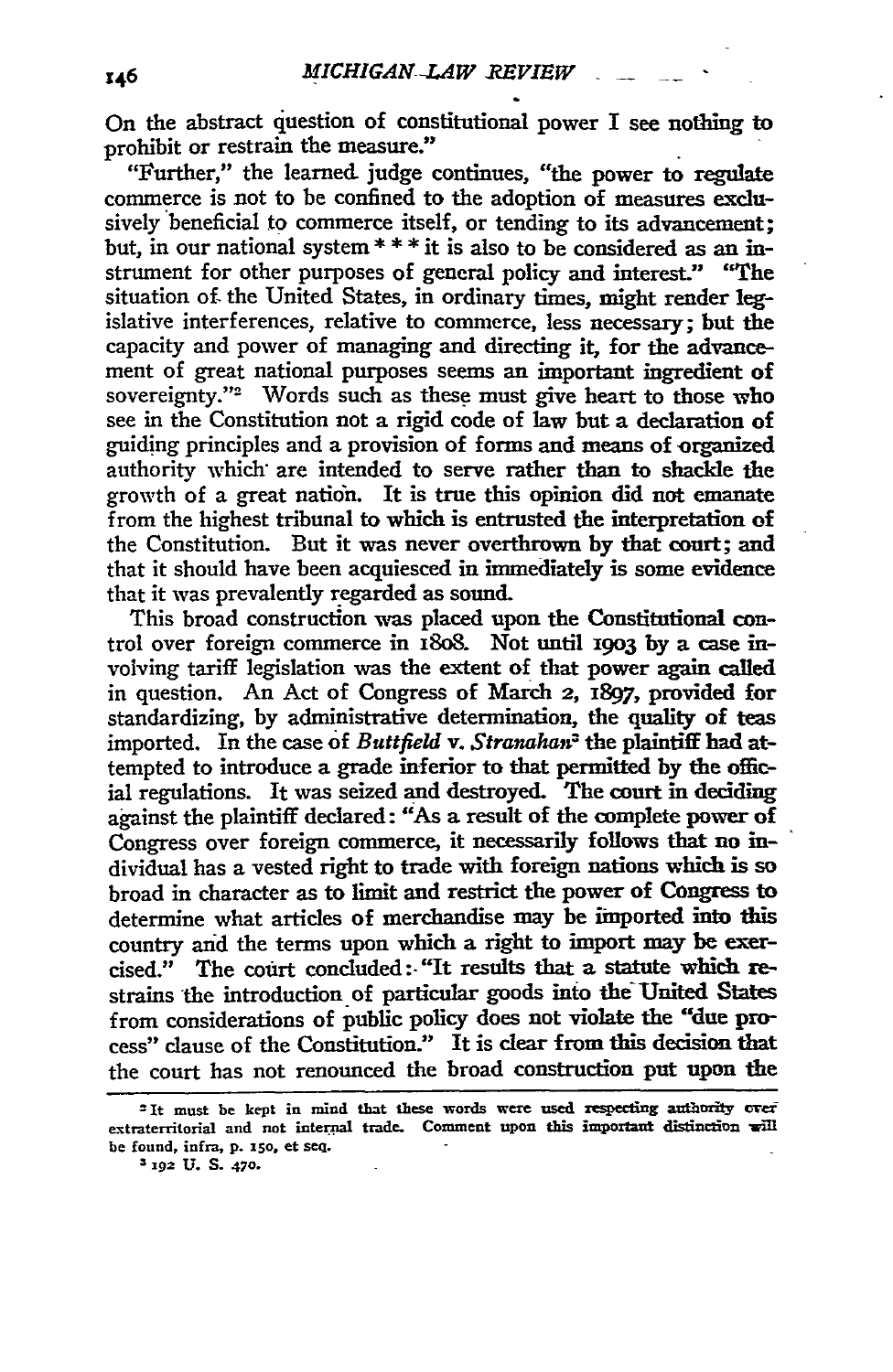commerce power in the early case of the *United States* v. *The William* and since theu generally accepted.<sup>4</sup> It affirms and gives the highest sanction to that view of the commerce power which henceforth may be taken as incontestable with regard to foreign intercourse.

Congress exercised its authority in a more restricted field by forbidding the importation of opium in an Act of February 9, 1909. In conformity with the trend of the decisions already mentioned it was held in *Brolan v. United States* that it was "frivolous to question the power of Congress to prohibit importations."

It appears then that Congress may exercise this power not only for the purpose of conserving the health, comfort, safety, and morals of the people, but for the purpose of public policy, to promote trade in certain quarters, to favor certain lines of industry to the detriment of others. And further it appears that for those purposes it may use what means it deems best fitted for their attainment even to absolute prohibition, providing only<sup>6</sup> that the restriction operates equally upon all who are engaged, or who attempt to engage, in the business so regulated. This is the ground upon which all tariff acts from the first slightly protective measures of 17897 to the present day have been tacitly supported by the adjudication of cases involving their specific provisions,<sup>8</sup> since the power to levy duties and tolls as such presumably does not extend beyond what is necessary for revenue purposes.<sup>9</sup>

The control exercised by Congress over immigration tho resting at least in part upon its power to regulate foreign commerce need hardly attract our detailed attention, since it has generally been held by the court to be "an incident of sovereignty" springing from the

•Calvert: "The Regulation of Commerce". pp. 44, *52.* 

~Bogart: "Economic History of the United States", pp. II7·II8.

Taussig: "Tariff History of the United States", pp. r4-r5.

<sup>8</sup> Solomon *v. Artliur, 102 U. S. 208; American Net & Twine Co. v. Worthington, 141 U. S. 468; Benzinger v. U. S., 192 U. S. 38.* 

<sup>9</sup> That tariff legislation combines power to regulate commerce and taxing power, see Freund: "Police Power", p. 63.

<sup>•</sup>An interesting case involving the authority of Congress over foreign commerce was presented in The Abbey Dodge (223 U. S. 166). The vessel had been employed in gathering sponges during a certain period within a prescribed area in the Gulf of Mex· ico in violation of an act of Congress. The court said: "the vessel was engaged in foreign commerce and was therefore amenable to the regulating power of . Congress over that subject.\*\*\* The practices from the beginning, sanctioned by the decisions of this court establish that Congress by an exertion of its power to regulate foreign com· merce has the authority to forbid merchandise carried in such commerce from entering the United States". The parallelism between the manner of exercising control over this extra-territorial industry and that attempted by the federal child-labor law over mining and manufacturing industries is striking.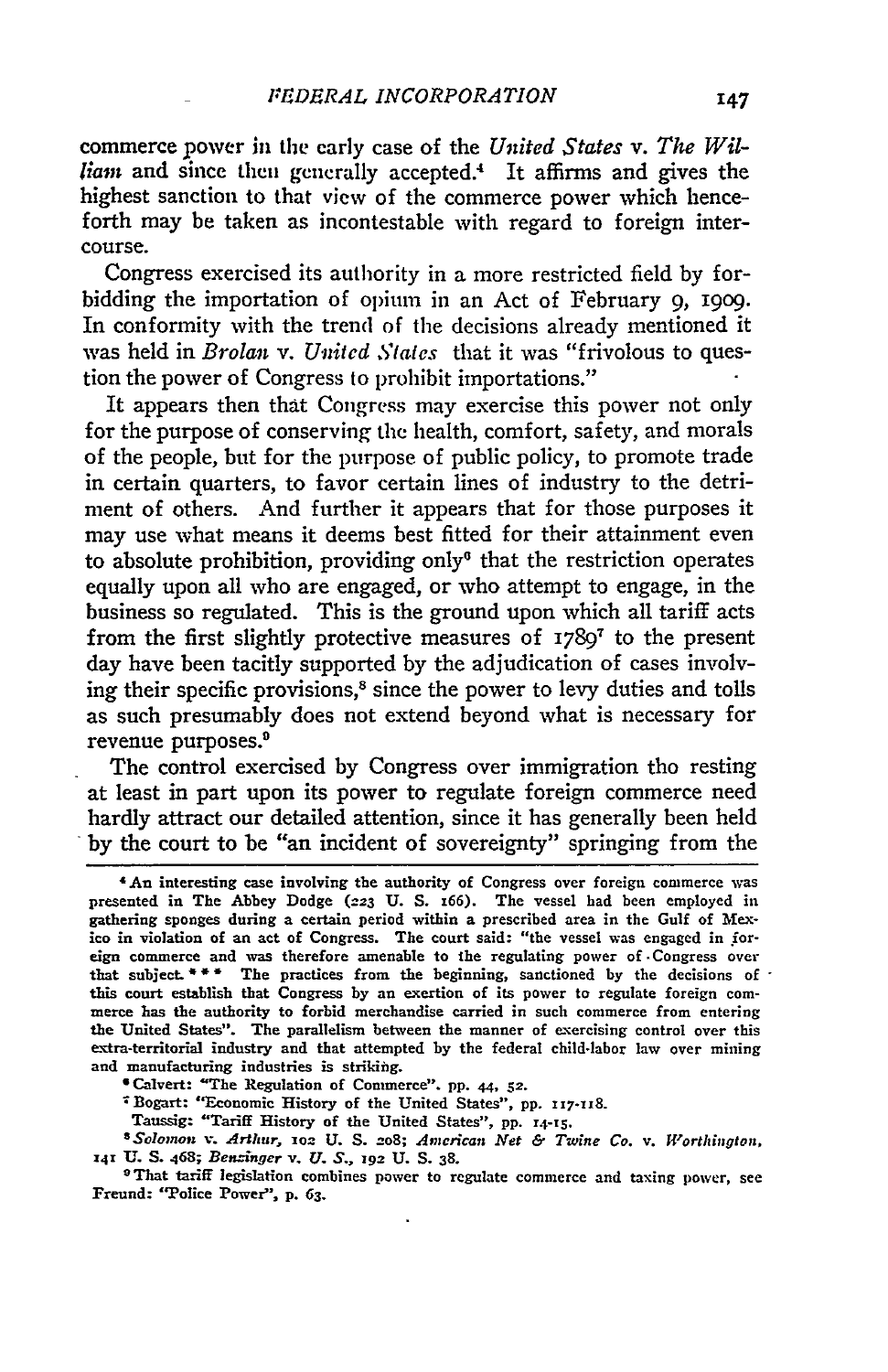very fact of the unity of the United States in the face of any foreign state or power. Such is the doctrine expressed by ·Justice Gray in the authoritative case of' *Fong Ytt Ting* v. *The United*  States.<sup>10</sup> In that opinion all the cases upon right of entrance of aliens are collated, together with an elaborate review of the commentaries and authorities. The court declared that: "The right to exclude or expel all aliens, or any class of aliens, absolutely or upon certain conditions, in war or in peace" is "an inherent and inalienable right of every sovereign and independent nation, essential to its safety, its independence and its welfare.» That it is in principle distinct from and independent of the right to regulate foreign commerce would seem to flow directly from the course of adjudication of all the oriental immigration cases.<sup>11</sup>

It must be concluded that while the course of adjudication of cases involving the Congressional power over foreign commerce certainly recognizes a "full and complete" power in Congress extending even to absolute and universal prohibition on grounds solely of public policy, it furnishes no secure foundation for the same construction of the power to regulate interstate commerce. In the for- . mer sphere Congress is exercising a power which is affected with, when it is not integrally combined with, its sovereign power of governing our political relations with foreign nations~ In the latter sphere the exercise of its power of regulation touches the powers and rights of the constituent states to which it bears a strict constitutional relationship and which have a residual if not a reciprocal control in our constitutional system.<sup>12</sup> The limitation that this latter fact involves cannot be too strenuously insisted upon, for the Supreme Court itself has upon more than one occasion<sup>13</sup> let slip remarks in *obiter dicta* identifying the extent and character of the two powers.

<sup>12</sup> This view is expressed by C. J. Fuller in the dissenting opinion in the Lottery case, 188 U. S. 373-374. It rests, of course, upon the noth Amendment.

<sup>&</sup>lt;sup>10</sup> 149 U.S. 698.

<sup>11</sup> The line of cleavage had also been previously intimated in *PeGple* v. *Compagnie Generale Transatlantique* (107 U. S. 59) if. indeed, the decision of thaf case did not involve this distinction. And in the more recent decision of *Oceanic Narigation Company v. Stranahan* (214 U. S. 342) the court in sustaining the Act of Congress of March 3, 1903, establishing rigorous health standards for alien immigrants and imposing some really burdensome duties and liabilities upon steamshlp companies in order to proride a thorough enforcement of the law fully accepts and reaffirms the above principle. It declared: "In effect, all the contentions pressed in argument concerning the repugnancy , of the statute to the due -process clause really disregard the complete and absolute power of Congress over the subject with which the statute deals."

<sup>&</sup>lt;sup>12</sup> Gibbons v. Ogden, 9 Wheat. 187; The Lottery Case, 188 U. S. 321; Crutcher v. *Kentucky*, 141 U. S. 471. In these opinions the control over interstate commerce is declared to be upon the same plane as that over foreign commerce. though in neither case was the latter power in question.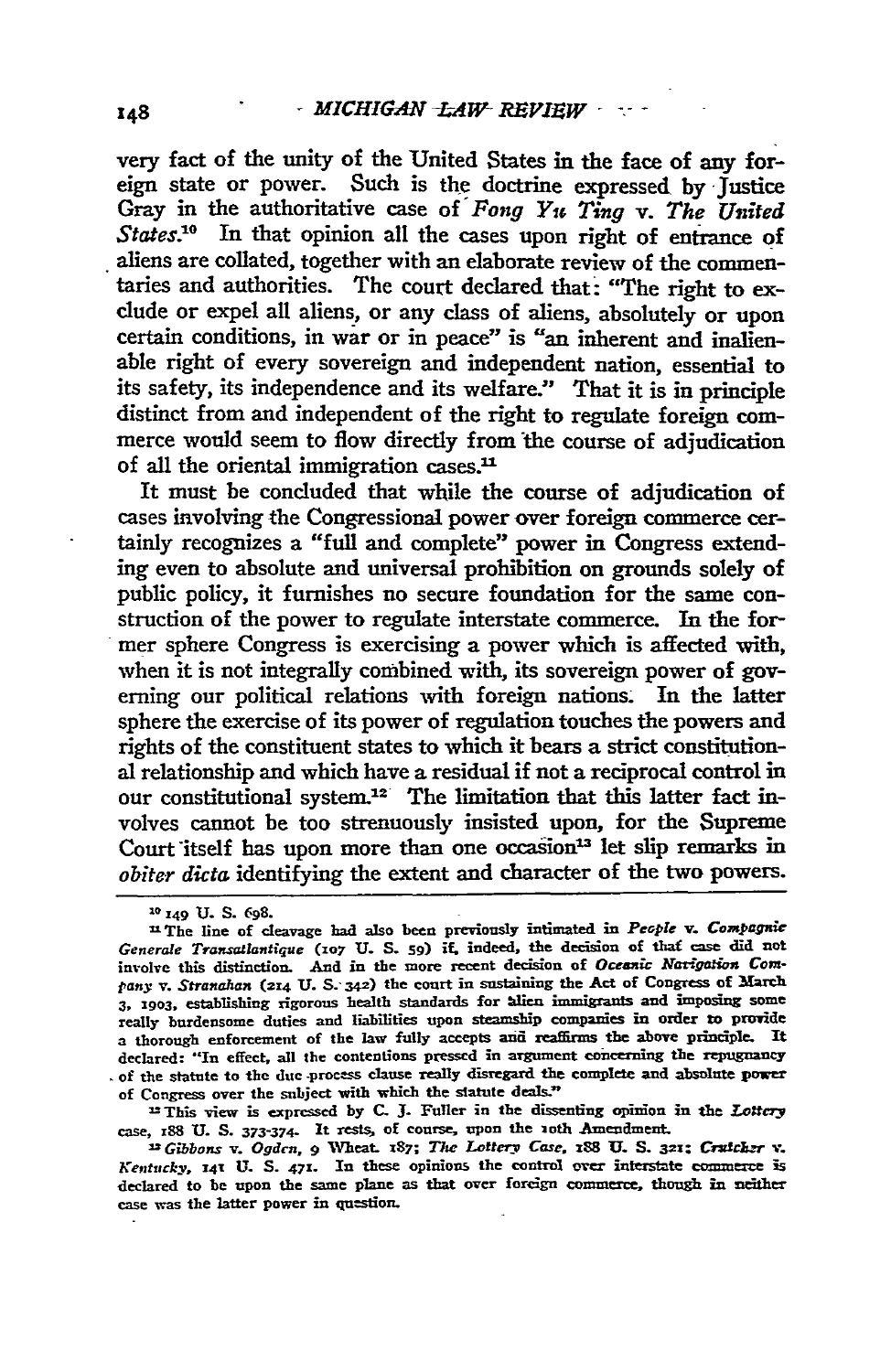The opinions in *Buttfirld* v. *Stranahan*14 and *Brolan* v. *The United*   $States<sup>15</sup>$  however negative that assumption.

But although the two powers are theoretically and logically separable, on account of the difference in the respective spheres in which they operate,<sup>16</sup> so that the power to regulate interstate commerce cannot be construed in reason and has not been interpreted in law to extend to an absolute and universal prohibition, there are none the less very good and sound reasons why it may be construed to extend to such regulation as is based not strictly upon the police power in the sense of health, morals, safety, sanitation measures<sup>17</sup> but upon grounds of public policy. This view has already been stated most succinctly in an opinion by Judge Rocers in the United States Circuit Court.<sup>18</sup> He says, speaking of the power of Congress to regulate interstate commerce: "the commerce power is plenary, is not confined or limited by the scope of the ordinary police powers as they are exercised by the state, but is restrained and limited only by the Constitution itself." There would seem to be no basis in reason or in the accepted tenets of constitutional construction why the regulatory power over interstate commerce which is granted in the same clause of the Constitution and in the same terms as the regulatory power over foreign commerce should not be interpreted to extend thus far, even though the peculiar relation of the latter to the sovereign power to govern foreign relations may make it effective still further. It is, on the other hand, a powerful argument in favor of such a construction upon the the power to regulate interstate commerce. If one of two powers, each of which is granted in the same terms, is absolute, it furnishes an excellent presumption that the other is not narrowly relative, but relative only to the most fundamental principles of polity and of justice.

Of the instrumentalities of interstate commerce the first to receive the attention of Congress was the famous Cumberland Road;<sup>10</sup> but

cific: *Slicrfock* v. *Alling,* 93 U. S. 99, 103 (by Justice Field); *Emploscrs' Lial•ility Cases,*  207 U. S. 526 (dissenting opinion by Justice Moody); Second Employers' Liab. Cases, 223 U. S. 47, (in opinion by Justice VanDevanter, points "3" and "4".

<sup>19</sup> Provided for by Act of March 29, 1806; U. S. Stat. at Large II, 357. The road was constructed and kept in repair by federal agents and from frderal appropriations.

<sup>14 192</sup> U.S. 492.

<sup>&</sup>lt;sup>15</sup> 236 U. S. 216; where it is laid down that: "The very postulate upon which the anthority of Congress to absolutely prohibit foreign importations as expounded by the decisions of this court rests is the broad distinction between the two powers."<br><sup>16</sup> See Prentice: "The Federal Power over Carriers and Corporations", p. 147; and

Judson: "The Law of Interstate Commerce", pp. 5-6.

<sup>&</sup>lt;sup>17</sup> Calvert: "Regulation of Commerce", pp. 52-53 is skeptical about this. But Heisler "Federal Incorporation" argues in favor of such a construction of the power, at least by necessary implication (pp. 62-69).<br><sup>18</sup> The citation has been lost; but see for statements similar though not quite so spe-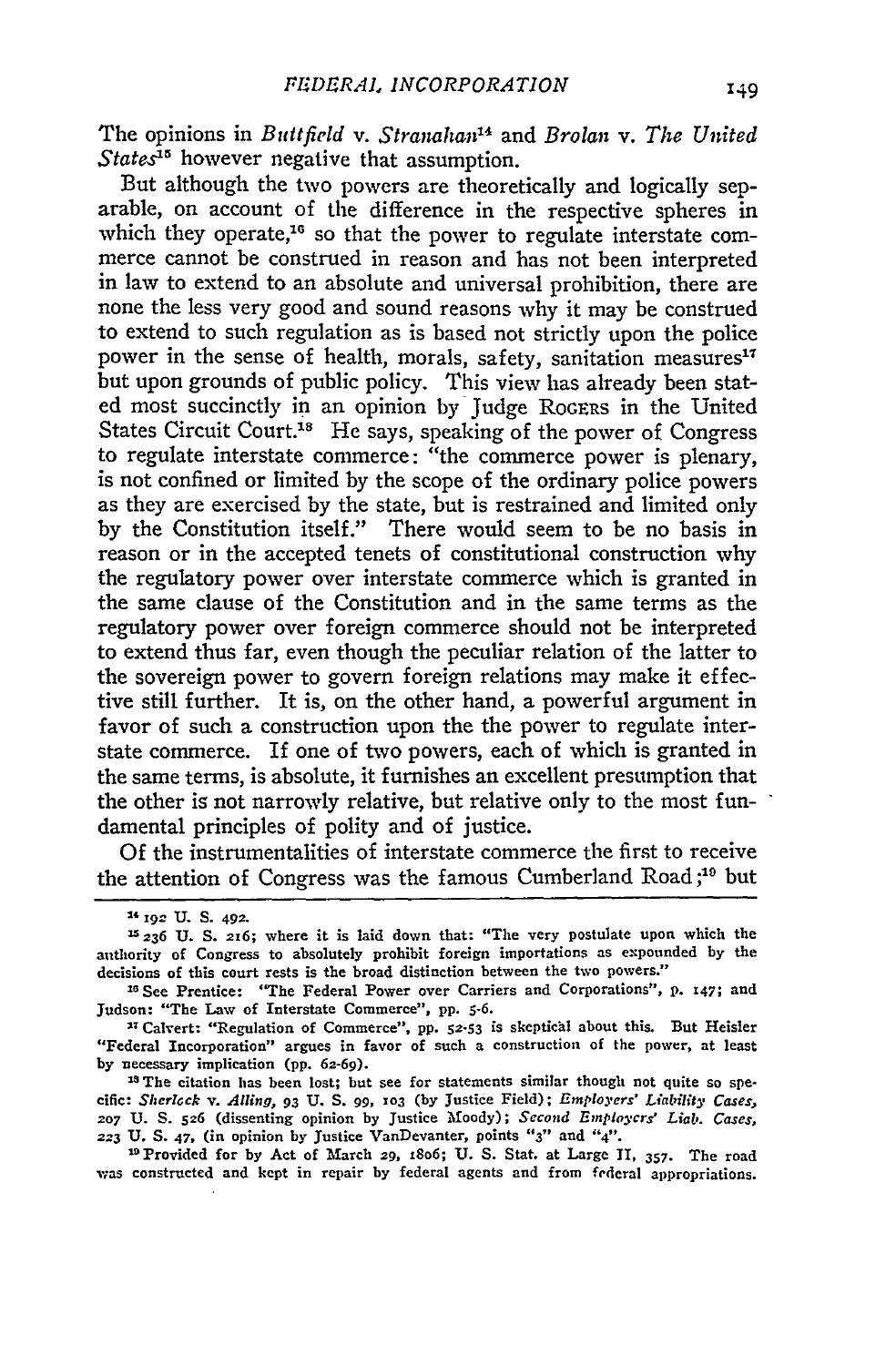the first adjudication of the extent of federal control came in a controversy over the respective powers of the state and national Govern· ments concerning the navigation of waters within the territorial limits of a state. In *Gibbons* v. *Ogden*20 the right of a state to grant an exclusive privilege to operate steamboats in the navigable waters lying within its boundaries was denied by the Supreme Court. In the course of a painstaking analysis of the extent and character of the commerce power the court said: "It has, we believe, been universally admitted that these words comprehend every species of commercial intercourse between the United States and foreign nations. No sort of trade can be carried on between this country and any foreign nation to which this power does not extend. It has been truly said that 'commerce' as this word is used in the Constitution is a unit every part of which is indicated by the term. If this be the admitted meaning of the word in its application to foreign nations it must carry the same meaning throughout the sentence and remain a unit, unless there be some plain, intelligible cause which alters it."

The court found no such "plain, intelligible cause" and so held that the states had no power to grant exclusive franchises in this field reserved to the control of Congress. But if the states can grant no exclusive franchises to engage in foreign or interstate commerce then on what ground are special franchises from states to engage in that trade upheld? The difference is that exclusive franchises are a hindrance and burden while special or corporate franchises have tended, during a certain period, to promote the growth and prosperity of that commerce. In the former case it could not in reason be held that such a franchise might be operative until Congress took direct adverse action; in the latter case the.view might be taken that the silence of Congress is a permission that franchises and corporate liabilities acquired under state action may be operative until Congress takes some positive action to exercise in a similar manner its paramount authority. This is because in the former case the state action is quite inconsistent with any construction that might be put upon the inaction of Congress, whereas in the latter case state action operating up to a point to facilitate rather than to obstruct the course of commerce is interpreted as concurrent to the "negative action" of Congress and conformable to its will. The incapacity of the states to grant exclusive franchises, then, relarive to the participation in interstate and foreign commerce, is

The consent of the states through which the road passed was expressly required by the terms of the Act.

<sup>&</sup>quot;'9 Wheat. I.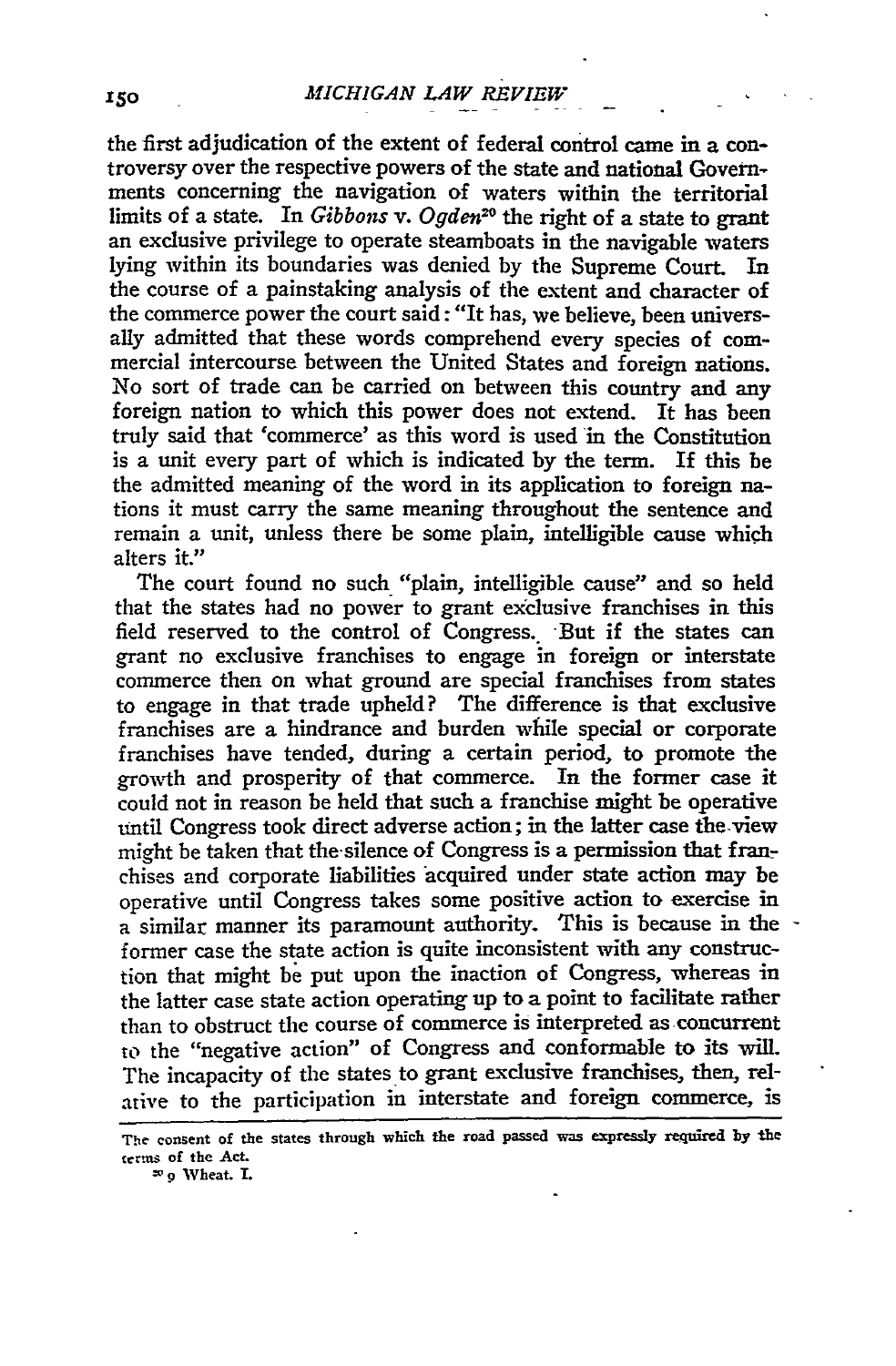strong evidence of the contingency of their right to grant any franchises exercisable in interstate commerce.

The principle of *Gibbons* v. *Ogden* was somewhat modified by subsequent cases<sup>21</sup> so that the net development before the Civil War of the law concerning interstate ferriage may be stated as follows: the entire subject of rules and regulations for its conduct was considered of a local nature and under the concurrent, perhaps exclusive, control of the states so long as no obstructions were placed upon interstate communication. The second stage in the growth of the federal power over the subject is illustrated by the case of the *Gloucester Ferry Compawy* v. *Pcmisylvania.22* In this case a state attempted to tax a foreign ferriage corporation whose boats in the regular course of business touched at wharves within its jurisdiction. The state was denied the power so to tax these instruments of interstate commerce upon the ground that it might operate to impose discriminatory burdens upon that commerce. But it was still maintained that the states under their police powers might make all needful regulations for navigation, even requiring licenses where no tax was connected with the same.

A third stage in the development of the law governing the operation of interstate ferries was foreshadowed by the decision in *St. Clair* v. *Interstate Transfer Compawy.23* It was there held that a state could not require a license for railroad transports, which were distinguished from ferries,<sup>24</sup> notwithstanding the fact that no pecuniary burden was placed upon a licensee, since these boats were in effect parts of an interstate transportation system in a general rather than a merely local sense. In *New York Central Railroad Company v. Hudson County*<sup>25</sup> the problem was definitively settled by an extension of the federal power over the whole subject. In substance, the court has come in these cases to reinterpret the silence of Congress in the matter of licenses or its indirect action<sup>26</sup> in the matter of tolls as evidence of its will to have complete and exclusive control.

It will be recognized from this line of cases that there has been a steady expansion of the federal power over ferries plying across state boundaries which has been in harmony with the change in the

*<sup>%1.</sup>Fanr.ing* v. *Gregoire,* 16 How. 524; *Conway* v. *Taylor,* l Black. 603.

 $22$  114 U. S. 196. This case follows *St. Louis v. The Ferry Company*, 11 Wall. 423, and *lViggins Co.* v. *East St. Louis,* 107 U. S. 365

<sup>&</sup>lt;sup>23</sup> 192 U.S. 454.

<sup>=•</sup>As a lower court had ruled in *New York* v. *New England Transfer Co.,* Fed. Cases No. 10, 197.

<sup>&</sup>lt;sup>25</sup> 227 U.S. 248.

 $\infty$  The court refers to the provisions of the Interst. Com. Act of 1987.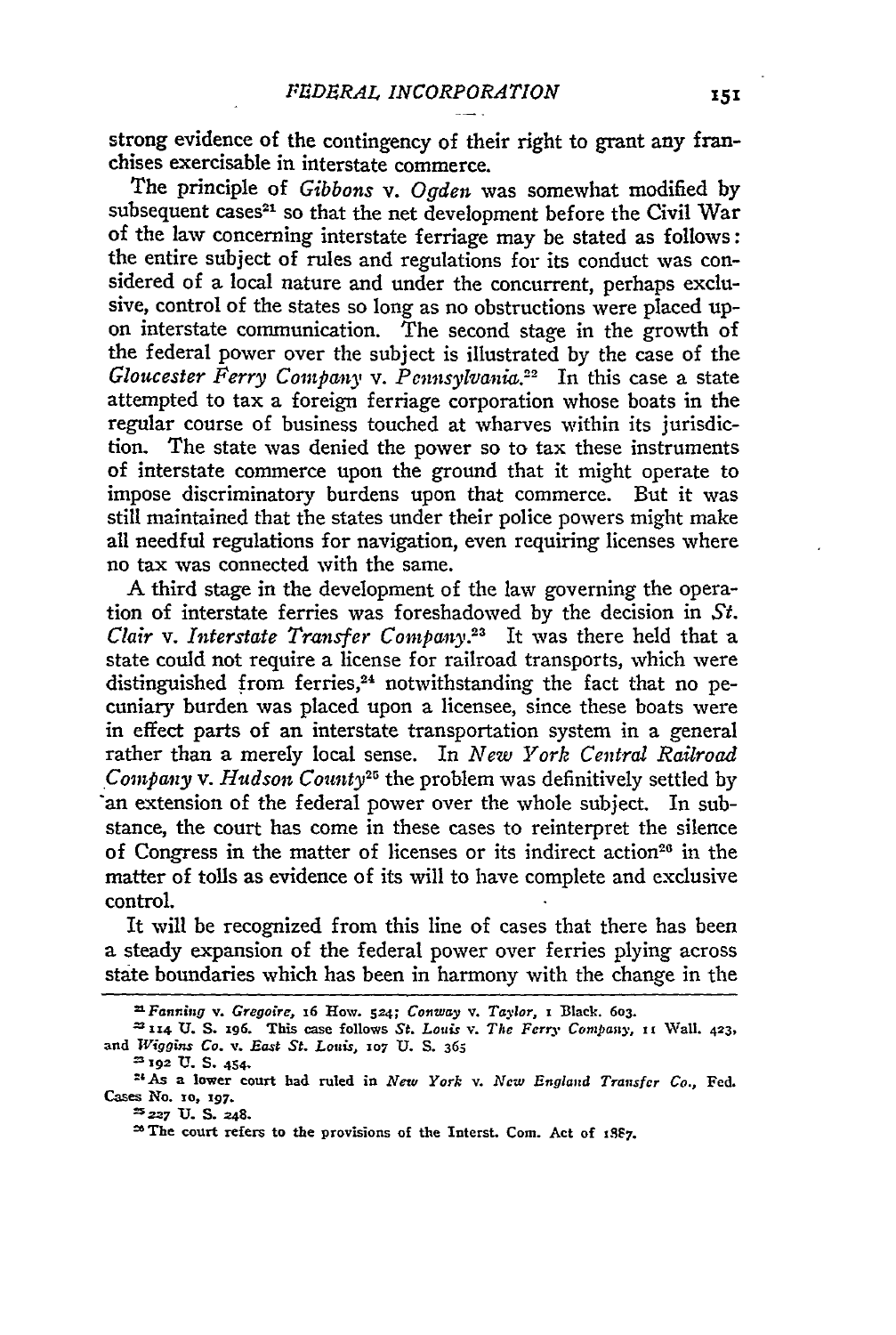### MICHIGAN LAW REVIEW

actual objective conditions. In the early days, or the period preceding the immense development of production- for interstate markets and a vast network of steam transportation systems, state control of ferries operating across rivers bounding states was not only justifiable but positively more propitious for the extension of such communication than federal regulation on account of the local character and limited scope of the business. But when presently the diversity in regulation and the want of uniformity in service touched the movement of a greatly augmented interstate commerce so closely as to threaten an appreciable obstruction to that commerce, it became necessary to hold that the interference of Congress in a portion of the field displaced by so much the effective range of state regulation. Finally when the interstate commerce had assumed even larger proportions and ferries had become parts of more intricate lines of communication the power of control over interstate ferriage was adjudged complete and exclusive in Congress.

Bridges connecting points in the different states were in the early decades of our history constructed and operated under the supervision of the states, sometimes acting severally, sometimes jointly. As early as the '40s and '50s however, Congress began to take account of its authority over these structures. Its initial step was perhaps a somewhat impolitic one, but it served nevertheless to confirm the power. The Supreme Court in 1851 had held<sup>27</sup> that the Wheeling Bridge across the Ohio River erected under authority of the state of Virginia was a public fiuisance<sup>28</sup> in that it constituted a material obstruction to the navigation of the river. Congress-was prevailed upon the following year to recognize the bridge as a lawful structure. The court in declaring<sup>29</sup> this act constitutional, therefore, was compelled to hold in effect that the power of Congress was so exhaustive in this field that it might declare that not to be a nuisance which the highest judicial tribunal in the country had declared was such. Relative to the consequences· of the act of Congress the court by Mr. Justice NELSON said: "It will not do to sav that the exercise of an admitted power of Congress conferred by the Constitution is to be withheld if it appears or can be shown that

<sup>&</sup>quot;' 13 Howard 519.

<sup>&</sup>lt;sup>28</sup> There were several packets regularly plying past Wheeling which could not pass under the span without undergoing expensive alterations and being subject to a continuing burden as long as they operated. It seems pretty clear, moreover, that one of the principal motives for the construction of the bridge was to make Wheeling the head of navigation on the Ohio, and thus cut off the trade of various Pennsylvania cities, particularly Pittsburgh.

 $\approx$  18 Howard 421.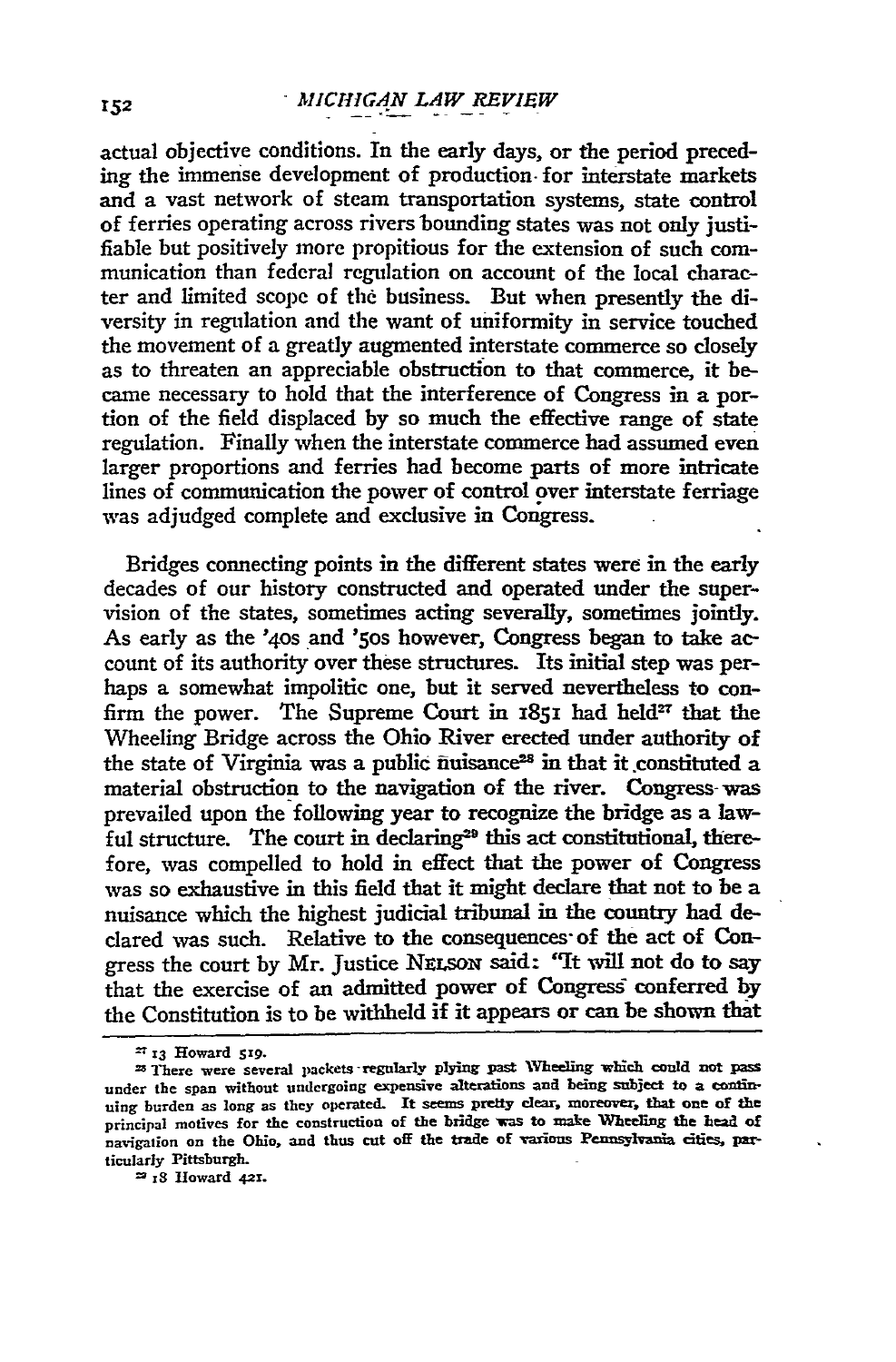the effect and operation of the law may incidentally extend beyond the limitation of the power."

In the case of the *Newport Bridge Company v. The United States3°* it is affirmed that the control of Congress over bridges between two states is paramount, and that state charters for the construction of such bridges operate by suffrance to this extent: that Congress may regulate, prescribe new requirements, or entirely annul the exercise of franchise rights, whenever such measures are deemed "essential to secure the due protection to the navigation of the river''. The bridge company had been incorporated by special legislative enactments of Ohio and Kentucky which empowered it to build the bridge across the Ohio according to certain specifications, but subjected it to such additional requirements as Congress might make. By special acts of 1869 and 1871 Congress twice changed the requirements in respect to span and headway as it had reserved the right to do, but in the latter act it was provided that the United States might be sued in equity for damages caused by the alterations. After the erection of the bridge according to the approved plans the company brought its action for indemnification, which was denied. The court said, "The paramount power of regulating bridges that affect the navigation of navigable rivers of the United States is in Congress.  $***$  But when power was given to build this bridge it was deemed expedient in the interest of commerce to be more specific, and by reserving the power to withdraw the assent of Congress to what might prove to be an obstruction to navigation, to imply· at least a reservation of power to make that unlawful which, while the assent continued, would be lawful." "\*\*\*\* the (Congressional) resolution of 1869 became\*\*\* the paramount license for the construction and maintenance of the bridge, and the Company by accepting its provisions became subject to all the limitations and reservations of power which Congress saw fit to impose". "The action of Congress is supreme and overrides all the states may do". Herein is contained the essential guarantee that the power of Congress is not merely negative. It is a full, complete, positive power,<sup>31</sup>-power to direct that commerce by the enactment of laws tending to effectuate ends which are deemed desirable for the general well-being. It is not only the power to determine what is injurious and obstructive to the movement of interstate commerce and to remove or counteract such hindrances. It is the power to determine the manner in which the instruments of interstate traf-

<sup>&</sup>lt;sup>30</sup> 105 U.S. 470.

<sup>&</sup>lt;sup>31</sup> See also *S. Carolina v. Georgia* decided shortly previous, 93 U. S. ..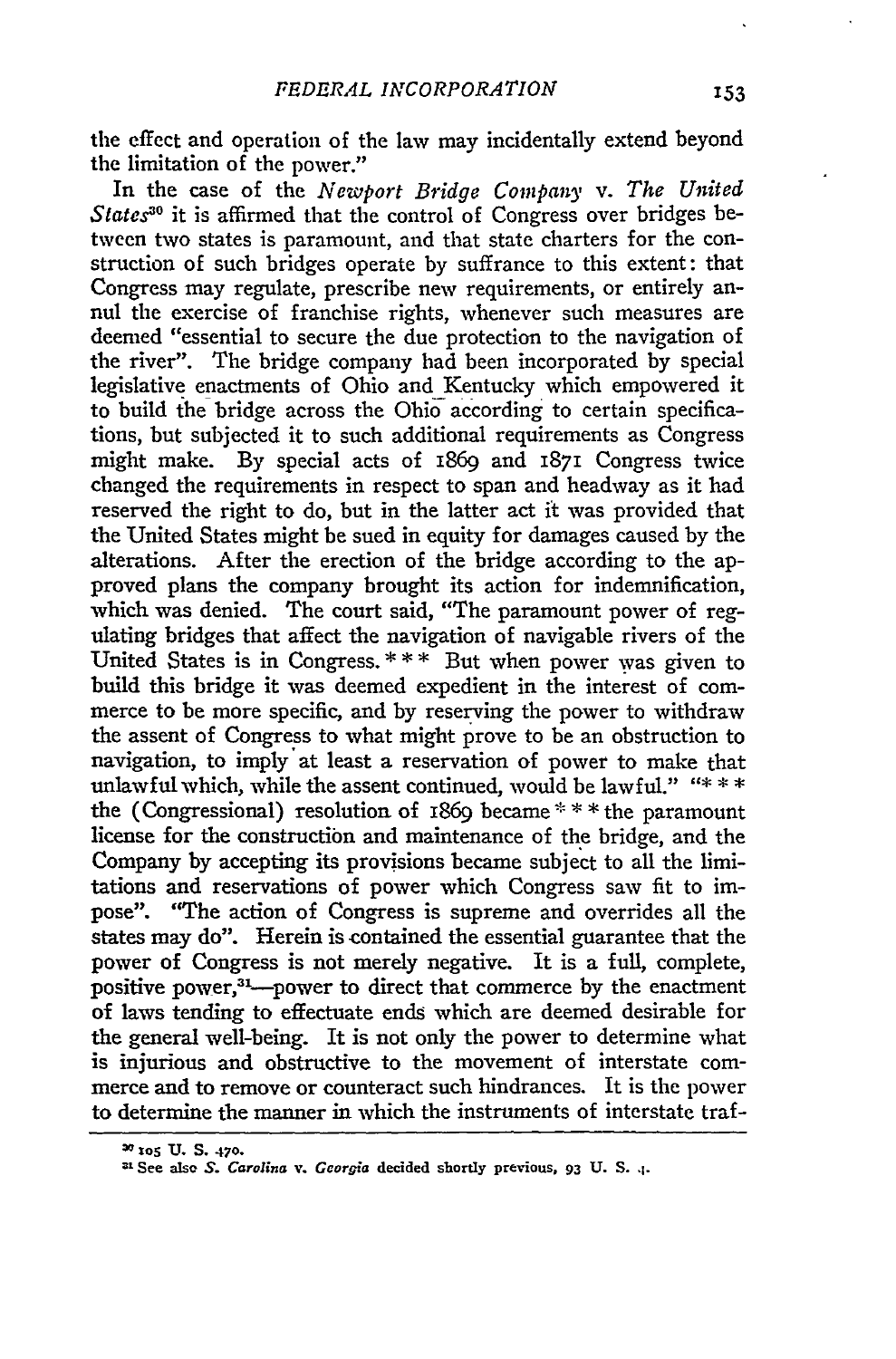fic shall be constructed and operated according as expediency and public policy seem to point the way.

The full significance of this doctrine can only be understood in conjunction with the view expressed in the dissenting opinion by Justice Field. He said: "Its regulation (that of foreign and interstate commerce) therefore required such control over our harbors, bays and navigable streams \* \* \* *as might be necessary to keep navi- gation free from unnecessary obstructions*,<sup>32</sup> and might legitimately extend to making such improvements as would facilitate the passage of vessels, render their anchorage safe, etc. \* \* \* to this extent its power over navigable waters goes under the commerce clause; no further. Unless therefore the free navigation of the public waters is impeded by what a state may do or permit, Congress cannot interfere with its action  $***$ ."

It was this view-this very limited and restricted view-which the majority of the court flatly repudiated. The vigor of statement and cogency of reasoning of the decisions in which the earlier tradition of the commerce power had been set forth were apparently too great to admit of departure from their unmistakable spirit. The clear distinction between the majority and minority views makes this case a singularly important landmark in the development of constitutional interpretation, coming as it did at a critical juncture. After the Civil War had worked out such a radical disturbance in the relative positions of the states and the federal authority in our scheme of government there opened up a new field for constitutional construction. The three new amendments offered great possibilities for constructive statesmanship, through the medium of juristic interpretation. But there was none to take the place of Hamilton, or of Marshall, or of Webster. The trend of constitutional interpretation viewed in its larger aspects was for some time directly away from the earlier tradition. The persistent course was toward preserving the rights and powers of the states so far as might be reasonably compatible with constitutional provisions.

In view of this recognized fact the importance of the decision in the Newport Bridge case becomes clearer. In a period when a large part of the field of organic law was being sensibly modified and shaded by the obscure influence of judicial preconceptions and sympathies of a slightly different blend, the original traditions of the scope and nature of the power over interstate and foreign commerce were preserved. At least this constitutional provision escaped a construction which would have emasculated it so far as positive, constructive direction and control by Congress is concerned.

<sup>&</sup>lt;sup>12</sup> Italics those of the present writer.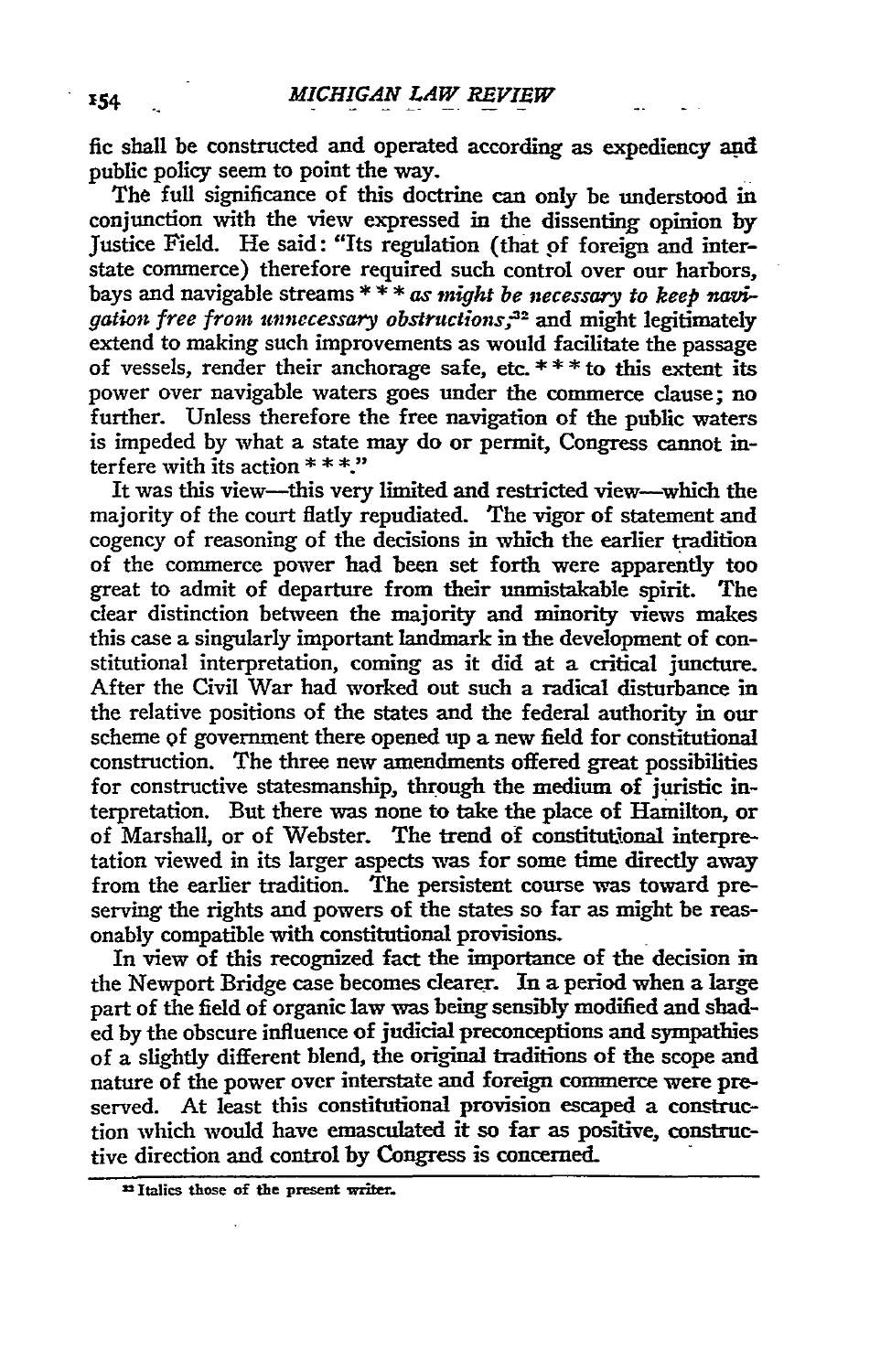The effect of the decisions in *Gibson* v. *United States33* and in *Scranton* v. *Whceler,*2• which involved the question of interference with riparian rights by the construction of dikes and piers for the improvement of navigation, was to continue and to re-enforce the view of the regulatory power of Congress adopted in the Newport Bridge case. The positive and comprehensive character of the power is reaffirmed, at least insofar as the power relates to the control over navigation. It is not confined to a merely supervisory function to provide against actual obstructions and the removal of nuisances, in short, to keep the navigable streams.which are the paths of interstate commerce unclogged. It extends to whatever action Congress may judge to be in the public interest and tending to facilitate themovement of interstate commerce upon navigable streams.

The Union Bridge case<sup>35</sup> called into question the validity of an Act of Congress known as The Rivers and Harbors Act of 1899, which declared that any bridge or structure causing an unreasonable obstruction to interstate commerce upon navigable streams should, upon determination of the fact by the Secretary of War, be altered or remodelled in such a way as might be prescribed by the Secretary of War, or entirely removed so as to permit reasonably free, unobstructed navigation. Under the authority of this act the Union Bridge spanning the Alleghany River at Pittsburgh was condemned. The court, holding the act to be within the power of Congress to regulate an integral part of interstate commerce declared: "Although the bridge, when erected under the authority of a Pennsylvania charter, may have been a lawful structure, and although it may not have been an unreasonable obstruction to commerce and navigation . as then carried on, it must be taken, under the cases cited and on principle, not only that the company when exerting the power conferred upon it by the state, did so with knowledge of the paramount authority of Congress to regulate commerce among the states, but that it erected the bridge subject to the possibility that Congress at some future time, when the public demanded, exert its power by appropriate legislation to protect navigation against unreasonable obstruction." To similar effect in *Louisville Bridge Company* v. *United Statcs3*6 it was decided that even a bridge erected under Congressional sanction without any reservation of power to require alterations and designated as a "lawful bridge" might subsequently be condemned, and not upon the ground of being a dangerous structure,

<sup>\*\* 166</sup> U.S. 269.

<sup>&</sup>lt;sup>34</sup> 179 U.S. 141.

 $35$  204 U.S. 364.

<sup>&</sup>lt;sup>38</sup> 242 U.S. 409.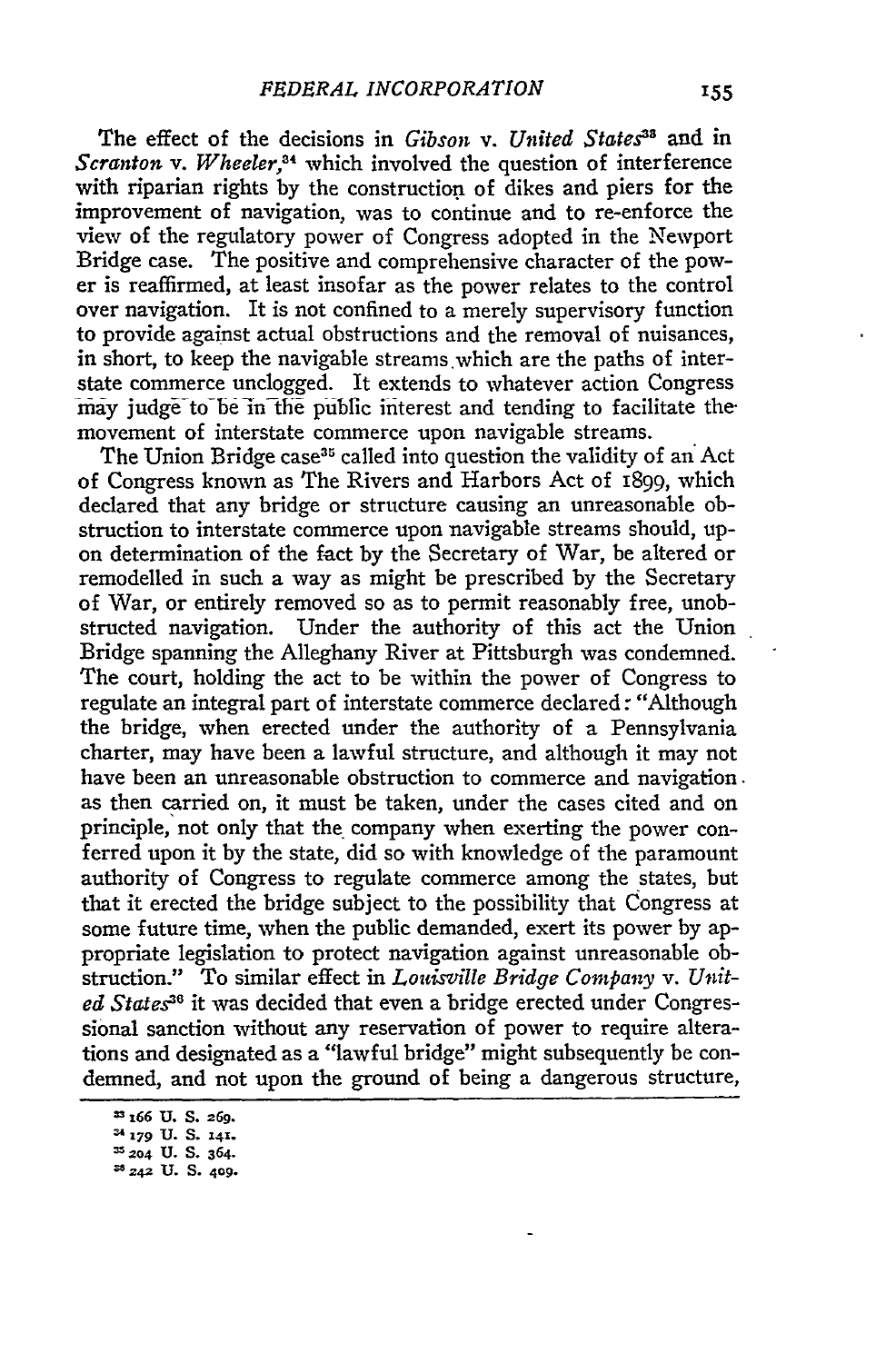but solely upon the ground of being a present obstruction to navigation. It was stated that: "the Acts of 1862 and 1865 (under which the bridge was constructed) conferred upon appellant no irrepealable franchise to maintain its bridges precisely as it was orginally constructed."

These cases then go no farther than the Newport case, if indeed they go as far. For in these cases Congress made the operation of its enactment or the action of its executive agent contingent upon the actual existence of an unreasonable obstruction to commerce and · navigation. There was no evidence of such a fact nor any effort to ascertain whether such a fact existed in the Newport case, and the court held that an inquiry in regard to that fact was unnecessary. Nevertheless, in another light the Union case, at least, may be regarded as an even stronger case than the Newport case, since the Union Bridge Company was required to tear down its bridge altogether, whereas the Newport Bridge Company was only required to make alterations.

*Gilman v. Philadelphia<sup>37</sup> and Cardwell v. American Bridge Com*pany*<sup>38</sup>*involved the power of a state to authorize the construction of bridges over navigable streams which constituted effective blocks to steamboat transportatiori which was of a local nature, above the points where they were constructed. In both cases the court held that the state had the power mentioned. but only in the absence of legislation by Congress. It was pointed out that where the regulation touched essentially local affairs, as in these cases, it would be presumed that Congress acquiesced therein and recognized the more favorable situation of the states for determining the best policy for such legislation. The state would, for instance, be in a better position to know to what extent the community would be benefitted by unobstructed navigation and to what extent by a connecting bridge.

This doctrine of the difference between that portion of the field which is local in its nature and that portion which is national was well set forth in the earlier case of *County of Mobile v. Kimball.*<sup>39</sup> The plaintiffs contracted with a Board of Harbor Commissioners authorized by the Alabama legislature of 1867 to make improvements in Mobile Bay to do a certain job of dredging, and the work being inspected and approved but payment being refused they brought suit. The court, holding that the state or county could not withhold payment on the ground that the statute authorizing improvements to be made in navigable waters was unconstitutional. said: "That

<sup>&</sup>lt;sup>37</sup> 3 Wall. 713.

<sup>&</sup>lt;sup>33</sup> 113 U.S. 205.

 $20_{102}$  U. S. 691.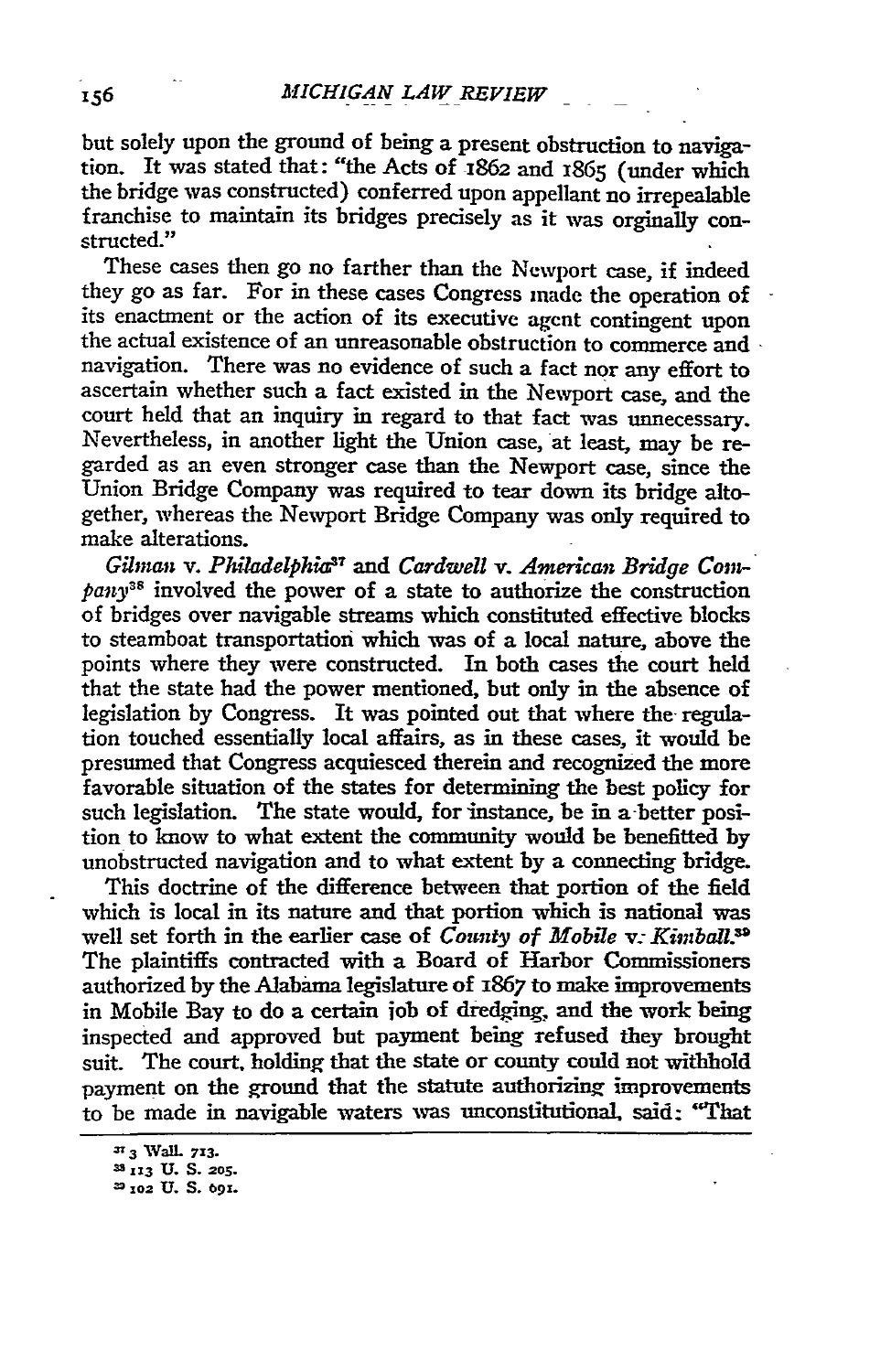power (the commerce power of Congress) is indeed without limitation. It authorizes Congress to prescribe the conditions upon which commerce in all its forms shall be conducted between our citizens and the citizens of the several states, and to adopt measures to promote its growth and insure its safety. \* \* \* The subjects upon which Congress can act under this power are of infinite variety, requiring for their successful management different plans or modes of treatment. Some of them are national in their character and admit and require uniformity of regulation, affecting alike all the states; others are local; or are mere aids to commerce, and can only be properly regulated by provisions adapted to their special circumstances and localities.  $***$  The uniformity of commercial regulation, which the grant to Congress was designed to secure against conflicting state provisions, was necessarily intended only for cases where such uniformity is practicable. Where from the nature of the subject or the sphere of its operation the case is local and limited, special regulation adapted to the immediate locality could only have been contemplated. State action'upon such subject can constitute no interference with the commercial power of Congress for when that acts the state authority is superseded. Inaction of Congress upon these subjects of a local nature or operation  $***$  is (rather) to be deemed a declaration that for the time being, and until it sees fit to act, they may be regulated by state authority."

It it clear from this reasoning and that of other cases<sup>40</sup> along the same line, that the power of the state over these "mere aids to commerce" which are partly of a local character is not concurrent with the power of Congress but exists only during the inaction of Congress. Even if we might assume the state regulations upon such a subject to be quite adequate, tending to conserve and promote the public interest and the commercial development of the country as a ·whole there is nothing to prevent Congress from assuming its constitutional power over the subject and rendering the state regulations inoperative.

In the *Covington Bridge* case<sup>41</sup> the question for decision was whether a state might regulate tolls over an interstate bridge con-

*<sup>••</sup>Cooley* v. *Port Wardens,* 12 How. 299: *Esca11aba etc. Co.* v. *Cliicago,* 107 U. S. 683; Morgan v. Louisiana, 118 U. S. 455; Ouachita Packet Co. v. Aiken, 121 U. S. 444;<br>Sands v. Manistee River Co., 123 U. S. 288, 295; Harman v. Chicago, 147 U. S. 396,<br>412; Gulf, Col. Etc. R'y v. Hefley, 158 U. S. 98, 104 165 U. S. 628, 63z-3; *M K.* & *T. R'y* v. *Haber,* 169 U. S. 613, 626; *CNnpagnie Fran· caise* v. *Bd. of Health,* 186 U. S 380; *Asbell* v. *K1msas,* 209 U. S. 25t; *Rock Island R'y Co.* v. *Arkansas,* 219 U. S. 453; *Mo. Pac. Ry.* v. *Larabee Mills,* 2n U. S. 612; *So R'y Co.* v. *Reid,* 222 U. S. 424, 436-7; *Valley S. S. Co.* \'. *Wottawa,* 244 U. S. 202, 204. <1 IS4 lJ S. 204.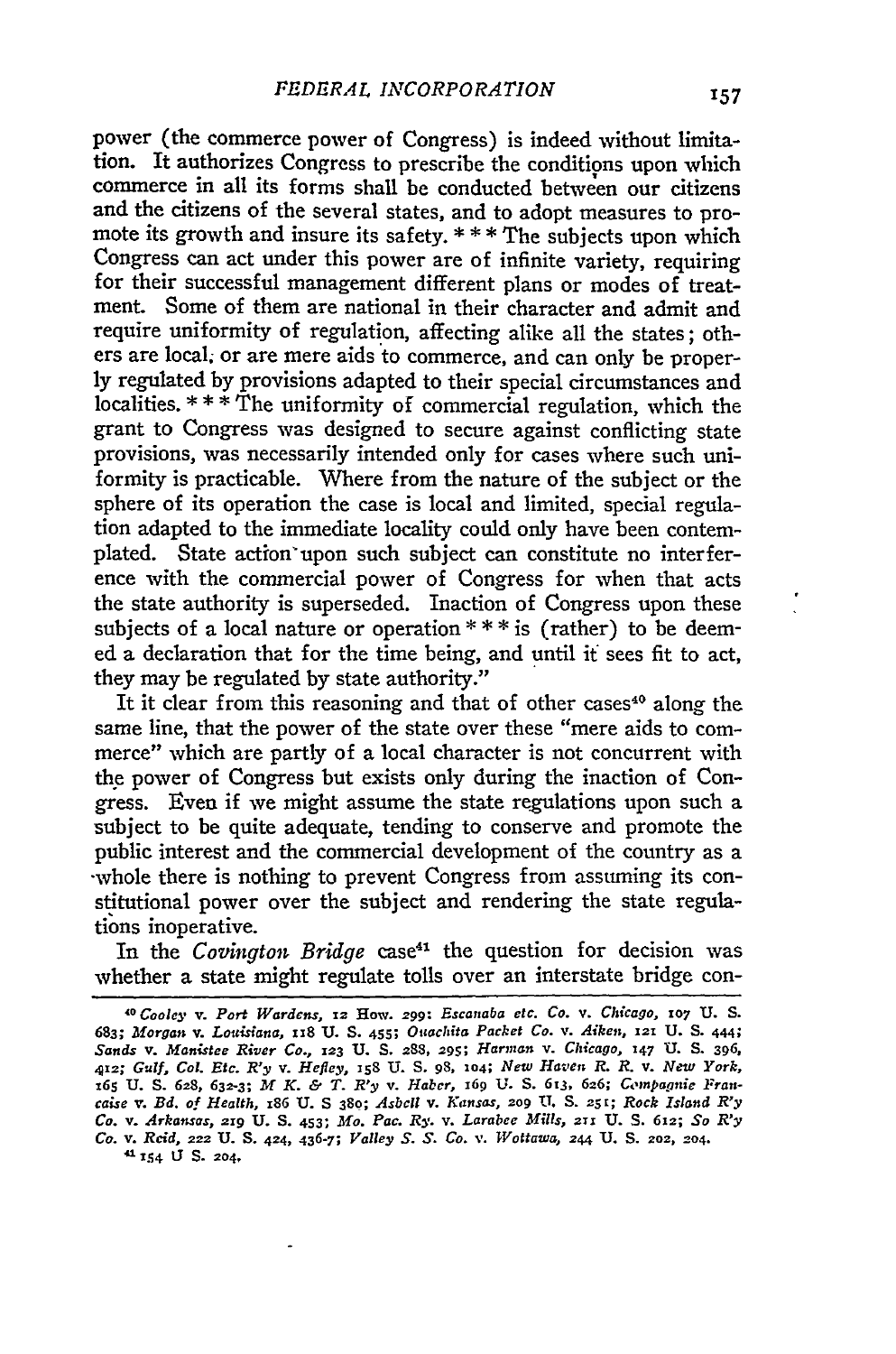structed with the approval of Congress by a corporation chartered jointly by that state and a sister state. The court held that the whole subject of the charges of interstate bridges rests exclusively in Congress. In the course of its opinion the court stated: "It follows that if the state of Kentucky has the right to regulate the travel upon such bridge and fix the tolls, the state of Ohio has the same right. \* \* \* Congress, and Congress alone, possesses the requisite power to harmonize such differences, and enact a uniform scale of charges.  $***$  " The principle of this case is not peculiar.. It is but the application of the now well-established doctrine<sup>42</sup> that Congress has exclusive control over fares and tariffs for interstate transportation. And it is the final correction of some of the reasoning put forth in the early ferry cases previously considered. It will be noted that these modifications are persistently in the direction of making the power of Congress, within its constitutional field, i. e. within the bounds of what constitutes interstate commerce, more and more exhaustive, minute, and effective.

In conclusion, it should be recognized that this entire class of cases involving federal control over ferries and bridges between states, while resting upon the power of Congress to regulate interstate and foreign commerce, constitute more or less a class apart from other branches of regulation inasmuch as they concern "the navigable waters of the United States." Such waters have from the first been regarded as, in some sort, constituting a "natural transportation medium" for commerce among the states and with foreign nations. Moreover, the peculiar relation of the watenvays to the national defense was not overlooked.<sup>43</sup> For these reasons navigable waterways have been treated as a special province for the regulating power of Congress. This is evidenced by the early delegation of manifold powers to the Secretary of War, reaching in several directions to the determination of minute details, with respect . to the rules and conditions of navigation. In the execution of the numerous 'Rivers and Harbors' acts, of which the first of importance was passed as early as 1826, and in carrying out the provisions of special<sup>44</sup> and general<sup>45</sup> acts conferring supervision over the location and erection of structures over navigable waters, there has developed a remarkable body of federal administrative law. Far from militating against such a construction of the regulatory power of

<sup>&</sup>lt;sup>47</sup> To similar effect had been the decision in the *State Tounage Tar* cases, 12 Wall. *. :•'··* 

<sup>&</sup>lt;sup>43</sup> Report of Secretary of War, 1824. H. Doc. 18th Cong., 2nd Ses., Vol. 1, No. 2, 55. <sup>44</sup> Act authorizing construction of East River Bridge, March 3, 1869.

<sup>&</sup>lt;sup>45</sup> Act relating to construction of bridges over Mississippi and Ohio rivers, June 4, 1Sp.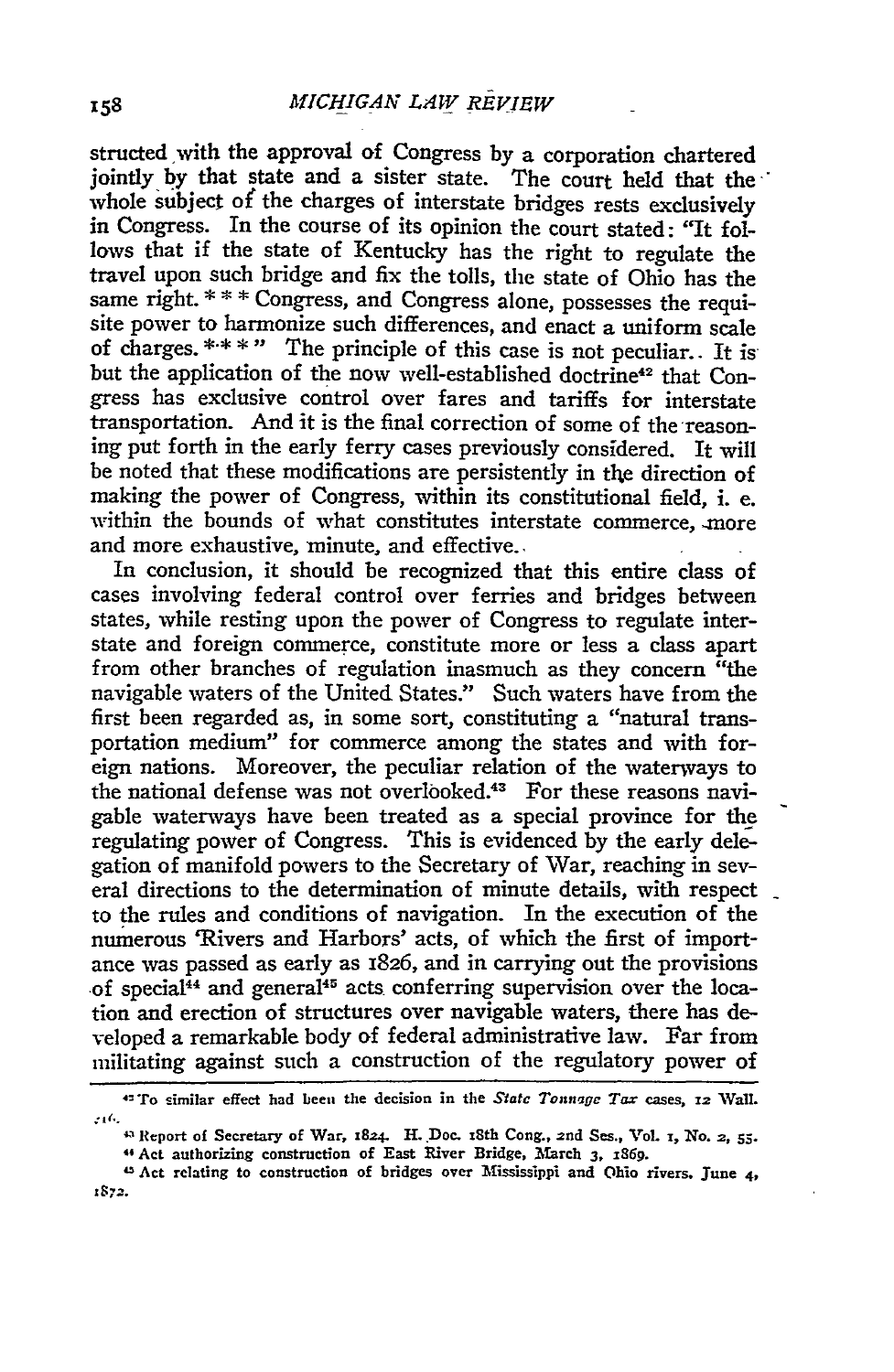Congress as would sanction its exercise in determining the conditions upon which corporation franchises may be exercised in interstate commerce the exertion of its power to such an extent over this portion of the field tends to give support to its exertion, when the conditions require it, in that portion with which we are herein directly concerned.

The decisions covering the manner of conduct of interstate telegraph companies are singularly unsatisfactory. They exhibit a trend of opinion decidedly hesitant or backward in comparison with that of the bridge and railroad cases with which they were declared exactly parallel at the outset. The development of the law governing these instrumentalities of interstate commerce may be conveniently divided into four steps :

> I. State laws imposing taxes in any form upon the interstate business of a telegraph company have of course been declared invalid,-Western *Union Telegraph Company* v. Texas.<sup>46</sup> In that case the court took occasion to remark, "A telegraph company occupies the same relation to commerce as a carrier of messages, that a railway company does as a carrier of goods." It was held accordingly to fall within the rule of: *Case of the State Freight Tax,47 The State Tonnage*  cases,48 *Passenger* cases.<sup>49</sup>

> *2.* The cases involving more particularly state regulation of the manner of conduct of the business, such as the transmission and delivery of interstate messages started out with the rule that such regulation of interstate messages is void. And apparently it would have been held invalid even for the manner of delivery within the state of interstate messages, for the rule was adopted upon the view that the manner of conduct of the interstate telegraphic business is a subject requiring a uniform national rule and so exclusively within the sphere of federal authority.50

> 3. This was later modified to make the subject fall within the concurrent authority of the state, so far, but so far only, as the order of transmission and manner of delivery of interstate messages affected the conduct of the company within the state. Thus the original sending of messages from a

<sup>... 105</sup> u. s. 460.

 $47$  15 Wall 232.

cs 12 \Vall 20+

 $497$  How. 283.

*<sup>&</sup>quot;'Western U11ion Telegraph Co.* v. *Pc11dleto11,* 122 U. S. 347.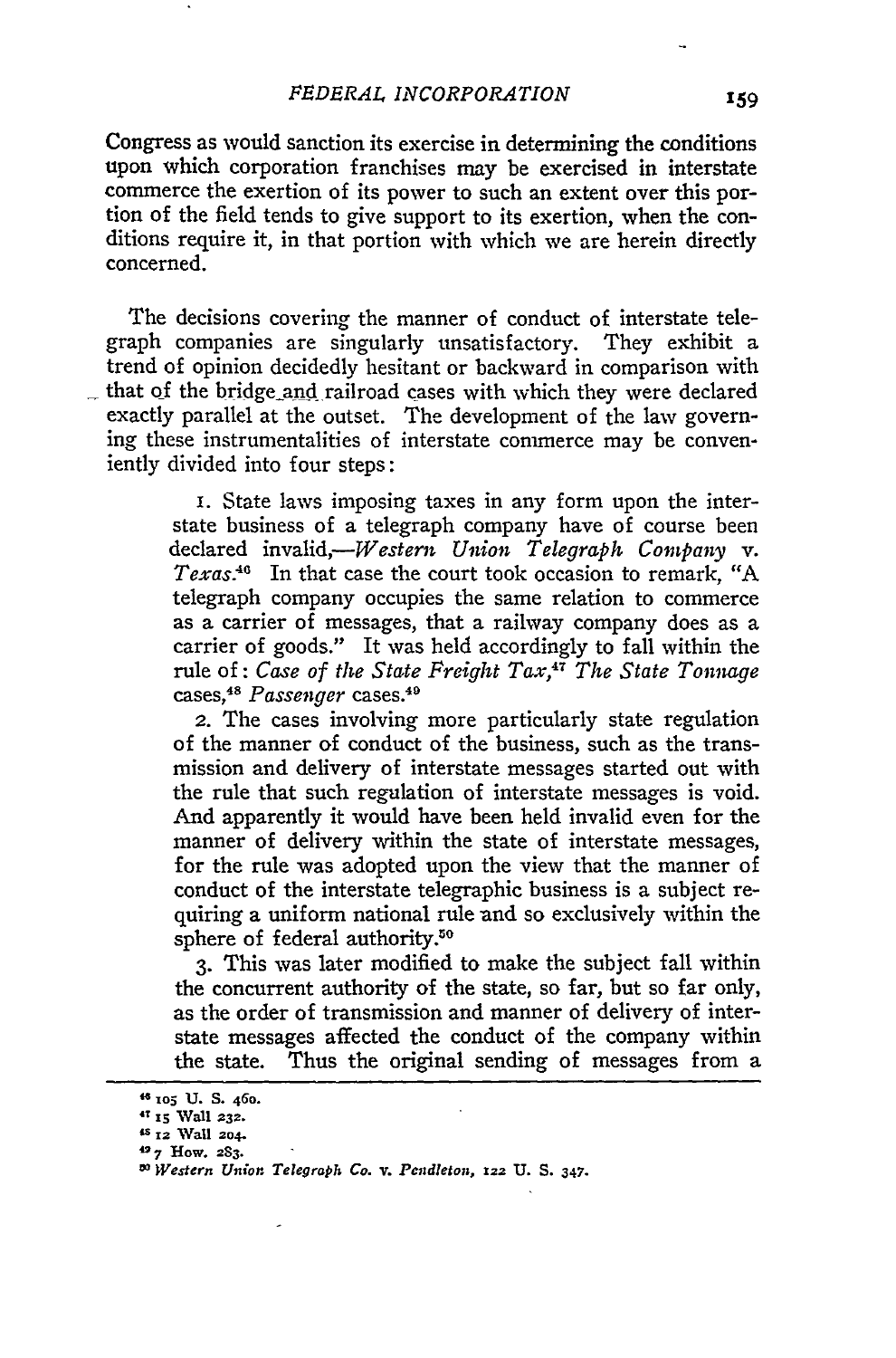state office or the delivery of interstate messages received at an office within the state and addressed to a person there were . matters of state control in the absence of federal regulation, at least, so long as no onerous burden was placed upon the company. So it was held in the *Western Union Telegraph Combany v. James.*<sup>51</sup> As the court said of the Georgia statute in that case, "It can be fully carried out and obeyed without in any manner affecting the conduct of the company with regard to the performance of its duties in other states." It should be recognized that the regulation was more burdensome in the Indiana case than in the Georgia case. Yet in neither case did the court find it unreasonable. Hence the conclusion that there was a different principle applied is unavoidable. The *James* case was followed in every essential respect by the case of the *Western Union Telegraph Company*  v. *Commercial Milling Company52* though the Michigan statute involved there was a regulation of the liability of telegraph companies to the senders of messages sent out of the state.

4. But finally this principle of concurrent power of the states over interstate messages was extended to cover the regulation of conduct of the companies relative to the hand-1ing of interstate messages beyond the boundaries of the state where they were dispatched. Such was the effect of upholding the Virginia statute in *Western· Union Telegraph*  Although that statute contained a clause regulating the priority of delivery beyond the bounds of the state of messages sent from within the state, as that was not a point at issue the court refused to rule on the question, declaring that in any case this clause was separable from the rest of the statute. But it did decide that the requirement that the telegraph company should deliver at points outside of the state messages sent from within the state "as promptly as practicable" was a valid police regulation by Congress covering that subject.

Thus in the departure from the rule of the *Pendleton* case that this subject is one requiring uniformity of regulation and is exclusively given to authority of Congress, there is a gradual tendency to make the departure more radical and incisive. First, the state

<sup>&</sup>lt;sup>51</sup> 162 U.S. 650.

 $\approx$  218 U.S. 406.

<sup>&</sup>lt;sup>13</sup> 220 U.S. 364.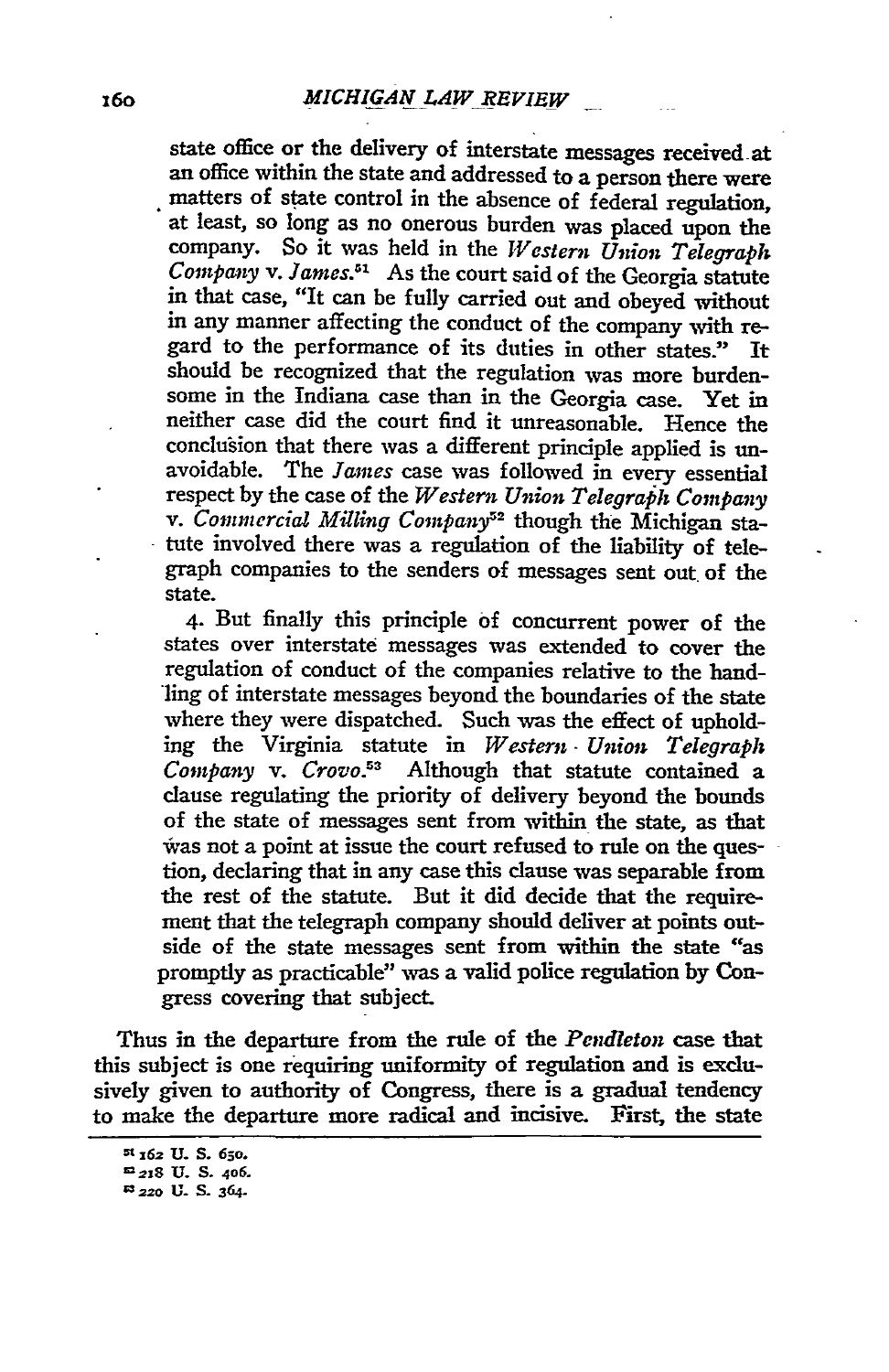law-directing the manner of delivery of interstate messages addressed to persons within the state is upheld. Second, a state law fixing the liability of parties contracting for transmission of an interstate message is upheld. And third, a state law prescribing the manner of delivery of interstak nwssages at points outside of the state is held valid. It must be remarked in connection with the last decision that the required manner of delivery was not onerous. Though it was expressly recognized by Judge PECKHAM in the *James* case that there was no attempt "to enforce the provisions of the state statute beyond the limits of the state," that is the very thing that was sanctioned in the last, the *Crovo* case. Whereas in the first case, it was recognized that the statute could "be fully carried out and obeyed *without in any manner affecting the conduct of the company with regard to the performance of its duties in otlter states;"* the decision in the Virginia case went upon the very point that the conduct of the telegraph company in another state was not in accordance with the laws of Virginia.

Nevertheless the important point is that in all these cases reservation has been made of the power of Congress to intervene and exercise a paramount authority whenever it deems uniform regulation expedient. And in spite of the tendency of these late cases it is hardly likely that the court will fail to apply the principle it recognized in the Texas case of the virtual identity in the power of Congress over railroads and telegraph lines.

The law involving express companies has had a somewhat later and more uniform development. This was probably due to the absence for a long time of attempts at vigorous state regulation. It has been the experience of all forms of regulation under the commerce power, practically without exception, that the federal power has been exerted only after some experimenting with state regulation has revealed defects or shortcomings to which the national regulation has been applied as a remedy. This has been true of the regulation of express companies also. The first really important case was that of *Crutcher v. Kentucky*<sup>54</sup> decided in 1891. The court held unconstitutional a statute requiring that all foreign express companies desiring to do business within the state should obtain a license to which a small fee was attached and should otherwise fulfill certain conditions. This decision manifestly advanced a step beyond the doctrine upheld in a long line of cases<sup>55</sup> that a state cannot tax

<sup>51</sup> I4I U. 5. 47•

<sup>&</sup>lt;sup>55</sup> Brown v. Maryland, 12 Wheat 419; *Railroads Gross Receipts Case*, 15 Wall. 284; *Te:ras Telegraph Case,* ios U. S. 460; *Roblrins* v. *Shelby Cou11t\_,.,* i~o U. S. 4&9; *Li:Loup*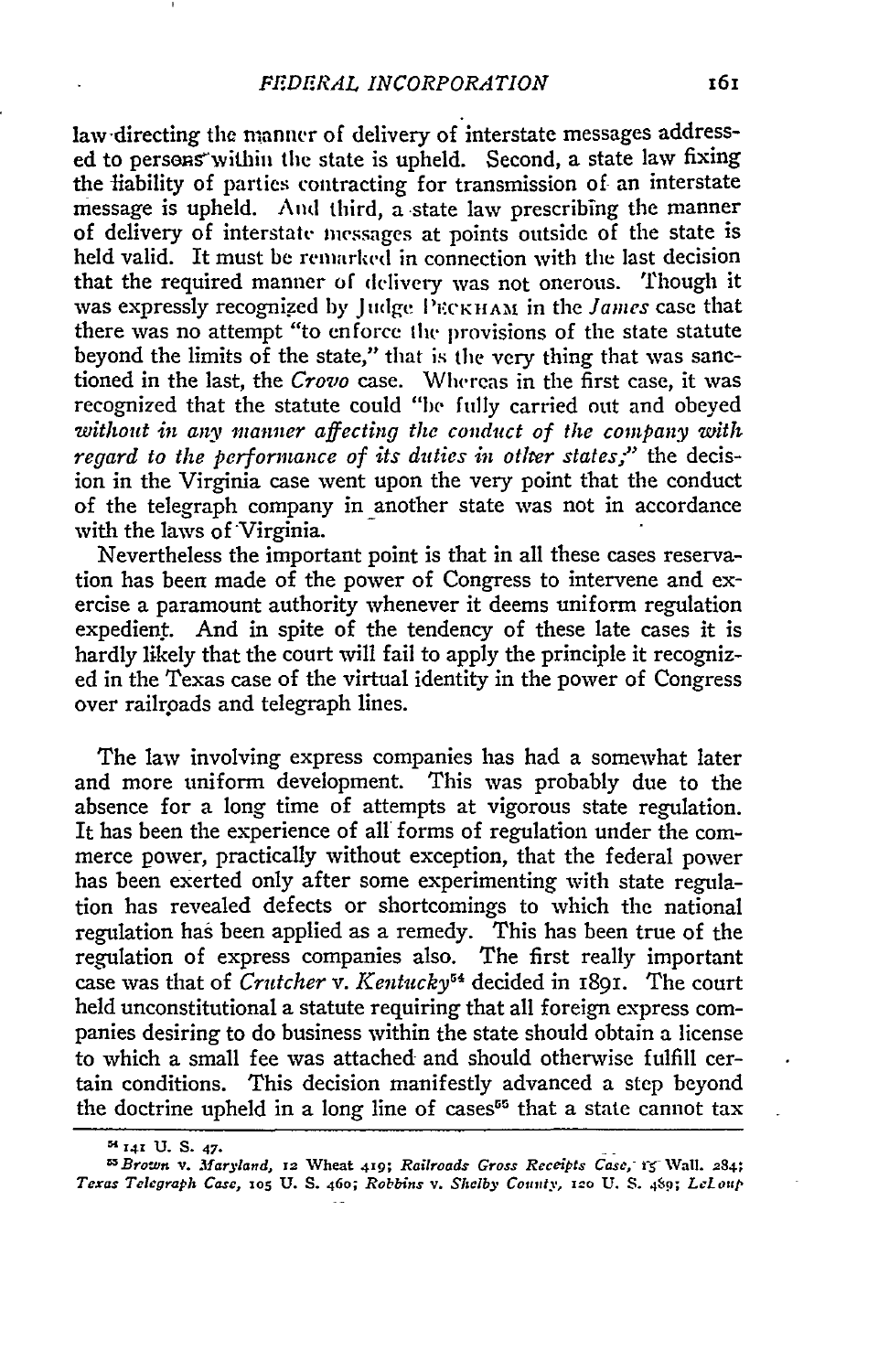"interstate commerce in any form, whether by way of duties laid on the transportation \*\*\*, or on the receipts \*\*\*, or on the occupation or business of carrying it on."<sup>56</sup>

The purpose which the state intended to effectuate by this law was clearly to safeguard the interests of creditors and those who having dealings with express companies might be residents within the state. It was not so much a taxation measure as a measure making for the security of the commerce and industry in which its citizens might be involved. Nevertheless it was not a local police measure within the meaning of the decisions in *New v. Milne*<sup>51</sup> or *Smith v. Alabama*.<sup>58</sup> Thus the court declared: "This (law) of course embraces interstate business as well as business confined wholly within the state \* \* \* If the subject was one which appertained to the jurisdiction of the state legislature, it may be that the requirements and conditions of doing business entirely within the state should be promotive of the public good. It is clear, however, that it would be a regulation of interstate commerce in its application to corporations or associations engaged in that business, and that is a subject which belongs to the jurisdiction of the national and not the state legislature. *Congress would undoubtedly have the right to exact from associations of that kind auy guarantees it might deem necessary for the pitblic security*  and the faithful transaction of business;<sup>59</sup> and as it is within the \_province of Congress it is to be presumed that Congress has done or will do all that is necessary and proper in that regard. \* \* \* *To carry* <sup>011</sup>*bzterstate commerce is not a franchise or a privilege granted by the state;* it is a right which every citizen of the United States is entitled to exercise under the Constitution and laws of the United States ; and the accession of mere corporate facilities, as a matter of convenience in carrying on their business cannot have the effect of depriving them of such right, *unless Congress should see fit to interpose some contrary regulation.*"<sup>60</sup>

Such a paragraph has very strong implications. The parts italicized would seem to make direct admission of the power in Congress to declare the rule of stockholders' liability, and to determine under what conditions the franchise to transact interstate commerce shall be exercised. Nevertheless it should not be overlooked that there is

<sup>60</sup> Italics by the present writer.

<sup>, ..</sup> *Mobile,* I27 U. \$. 640; *Welton* v. *Misso11ri,* 91 U. S. 275; *Stockard* v. *Morgan,* 185 U. S. 31; *State Freight Tax,* 15 Wall *232;\_Pickard* v. *Pullman Co., n7* U. S. 34; *Wali· ing* v. *Michigan,* n6 U. S. 446; *McCall* v. *California,* 136 U. S. 104; *Western Union T. Co.* v. *Kansas,* 216 U. S. I. ,

<sup>&</sup>quot;"Chief Justice Fuller in *Lyng* v. *Miclrigan,* 135 U. S. 161.

**ct 11 Peters 119 •** 

<sup>&</sup>lt;sup>53</sup> 124 U.S. 465.

 $\infty$  Italics in this quotation by the present writer.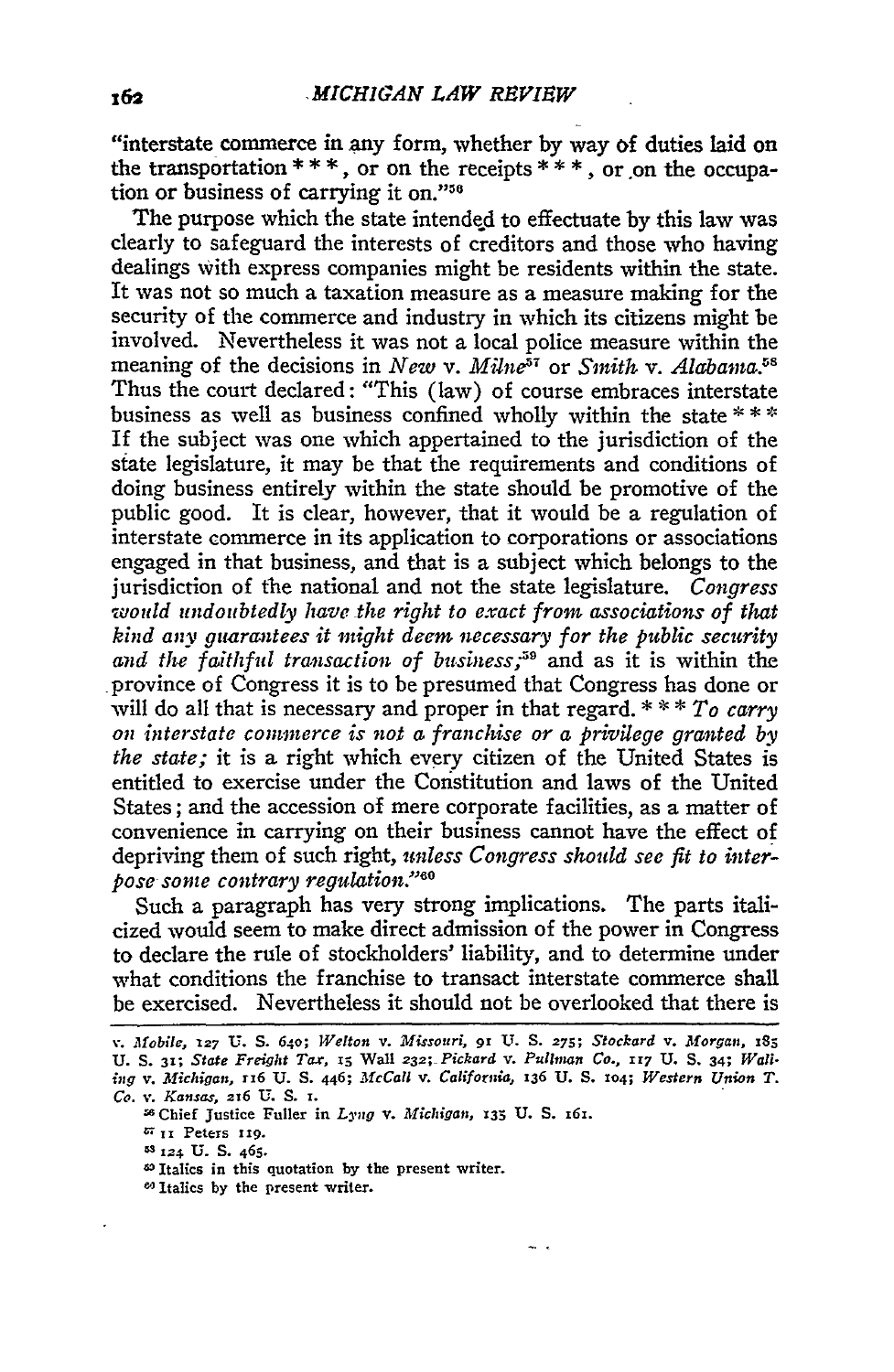nowhere any intimation of the sovereign power to *create* corporations which may engage in interstate commerce. It is only by analogy and inference, however clear and strong that analogy and inference, that we may get from these sentences a concession that Congress has the constitutional power to pass an.exclusive federal incorporation law.

Subsequently in the important ruling of *Adams Express Company*  v. *Ohio61* there was established a taxation doctrine which, while theoretically it appears to conserve the powers of the states in practice has not been permitted to affect the ·relative authority of the state and federal governments over these instruments of interstate commerce. An Ohio statute of 1893 provided that such a proportion of the total assets of every express company as its gross receipts in Ohio bore to the gross receipts from all its business should be subject to the property tax of Ohio. The majority of the court took the view that such a measure was a tax on property and not on receipts and thus was not a direct burden on interstate commerce and could not be used as a means to its regulation. The rule announced<sup>62</sup> by the court may be taken as the accepted general rule today<sup>63</sup> and a proper construction of *Western Union Telegraph Company v. Kansa.s'\** and *Sou,thern Railway Company* v. *Greene65* will prove them not to be exceptions. But these two cases do nevertheless modify the doctrine in the sense of restricting its logical extension. It involves very clearly an application of the economic theory of income capitalization as value detenninator. And this results, as was recognized by the majority of the court in the two cases last mentioned and by the minority of the court in the Ohio case, whether exercised in the form of·business licensing or property taxation in nothing less than a tax upon the profits of interstate commerce. It is a limitation placed by a state upon the franchise to engage in interstate business ; but it is now settled that where such measures operate as a distinct burden upon interstate commerce they will not be sustained. In any

<sup>63</sup> The doctrine was previously laid down in *W. U. Telegraph Co. v. Mass.*, 125 U. S. 530; *Pullman Co.* v. *Pe11na.,* 141 · U. S. 18, and in *Postal Tel. Co.* v. *Adams,* 155 U. S. 688. It is followed in form if not in substance in N. Y. v. *Roberts,* 17I U. S. 658; *Resmann Bre-.uing Co.* v. *Brister, 179* U. S. 445, and *Adoms Erp. Co.* v. *N. Y.,* 232 U. S. I4-

 $^{64}$  216 U.S.<sub>1</sub>.

<sup>65</sup> 216 U.S. 400.

<sup>&</sup>lt;sup>61</sup> 165 U. S. 194.

a "Although the transportation of the subjects of interstate commerce or the re· ceipts received- therefrom, or the occupation or busine5S of earrying it on cannot be directly subjected to state taxation, yet property belonging to corporations• • • engaged in such commerce may be; and whatever the particular form of the exaction, if it is essentially only property taxation it will not be considered as falling within the inhibi· tion of the Constitution".